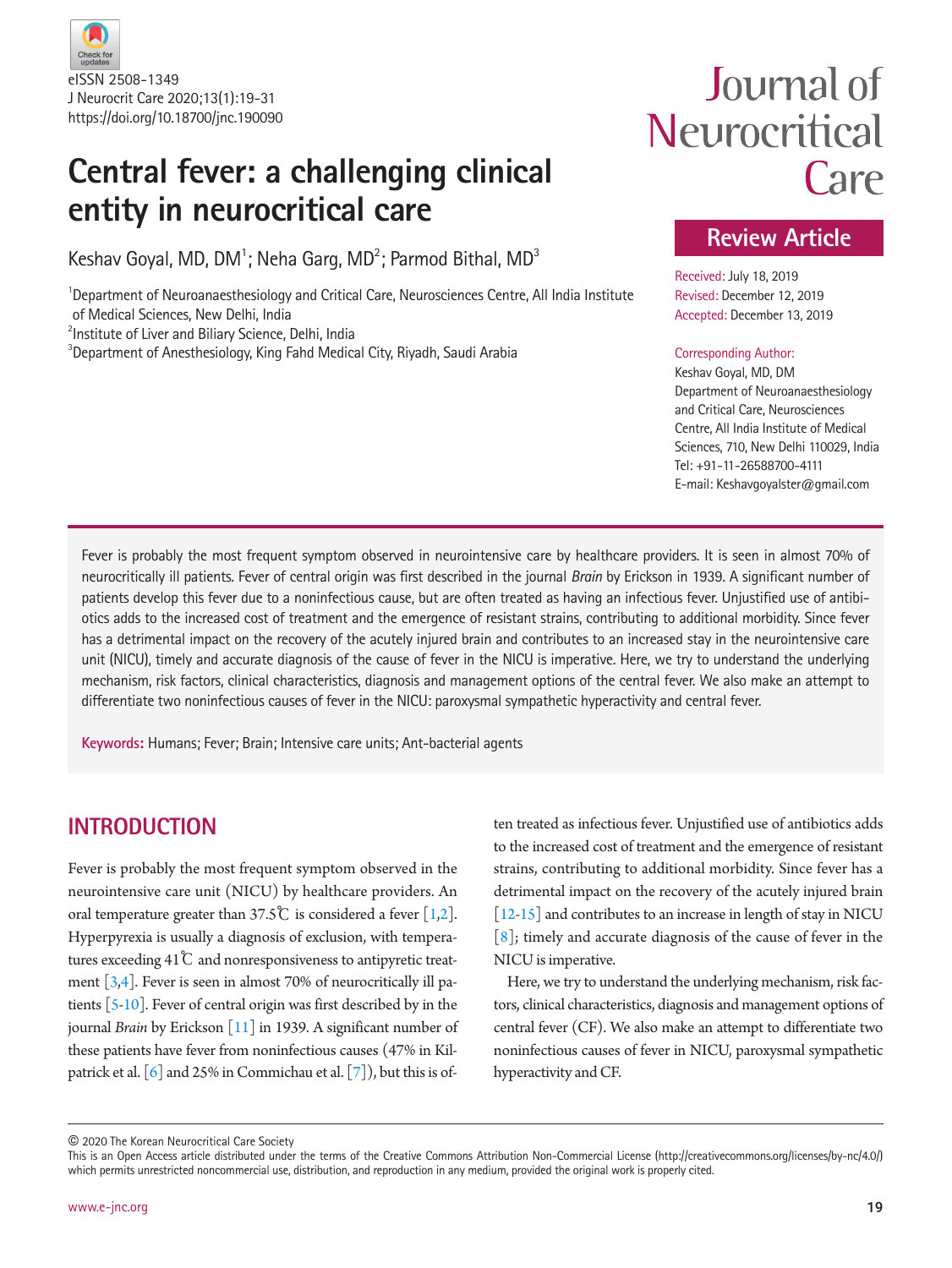### **EPIDEMIOLOGY**

Overall in the intensive care unit (ICU), at least 50% of fever are reported to be due to noninfectious causes [\[16](#page-8-8)]. The incidence of noninfectious fever in the neurology ICU is 23% while in the neurosurgical ICU it is 47%  $\lceil 6 \rceil$ . Of these, the highest rates of febrile episodes occur in patients with subarachnoid hemorrhage (SAH; 50% to 65%), followed by traumatic brain injury (TBI; 4% to 40%) and intracerebral hemorrhage (ICH; 31%), with no cause of fever identified in 28% of patients, suggesting fever of central origin [[7](#page-8-9)[,10](#page-8-10)[,17,18](#page-8-11)]. Hyperthermia is a frequent complication of acute ischemic stroke in 50% of these patients and carries a poor prognosis [\[19](#page-9-0)].

### **PATHOPHYSIOLOGY**

An abnormal rise in temperature may be physiological, environmental, or even drug-related, rather than due to infection. The mechanism of CF in the NICU is not well defined but the literature suggests some probable mechanisms. Inflammatory markers causing fever may be triggered by extreme physiologic stress in acute neurologic injury [\[20](#page-9-1)[,21](#page-8-11)]. Brain injury may also lead to the disruption of the mesencephalic-diencephalic mechanisms responsible for the inhibition of thermogenesis [\[22\]](#page-9-0). Monocytes and macrophages produce the cytokines interleukin 1 (IL-1), IL-6, and tumor necrosis factor α (TNF-α), which act on the organum vasculosum of laminae terminalis. This in turn leads to the release of prostaglandin E2 (PGE2) via activation of the cyclooxygenase-2 (COX-2) enzyme. PGE2 acts on the preoptic area of the hypothalamus leading to an increase in the set point of the hypothalamus, thereby increasing the body temperature [\[23](#page-9-2)[-34](#page-9-3)]. Systemic pyrogens, such as IL-1, appear to enter the brain at regions where there is an incomplete blood-brain barrier (circumventricular organs) and act on the preoptic area of the hypothalamus to induce fever [\[24](#page-9-4)[,35](#page-9-5)[-38](#page-9-6)]. Various neurological events that take place in febrile patients affect this pathway. Direct hemotoxic damage to thermoregulatory centers in the preoptic region, interference with tonic inhibitory inputs from lower midbrain that ordinarily suppresses thermogenesis, and stimulation of prostaglandin production leading to temperature set point elevation, have all been implicated in the causation of CF [\[39](#page-9-7)]. CF is speculated to result from damage to the hypothalamus, midbrain, or pons, and be enhanced by increased sympathetic activity, opening of the ventricles, damage to the frontal lobes, physical distortion, diffuse axonal injury (DAI), or toxic blood metabolites [\[39](#page-9-7)]. CF may also be due to the selective loss of warm-sensitive neurons, the osmotic changes detected by the organum vasculosum laminae terminalis, or from hormonal changes (progesterone, prostaglandin) modifying the firing rate of temperature-sensitive neurons in the medial preoptic nucleus [\[40](#page-9-8)].

Posttraumatic hyperthermia, also known as neurogenic fever, is another common cause of fever. Stimulation studies have suggested that the mechanism involves an imbalance between the hypothalamus and the various temperature regulating centers in the brainstem and spinal cord  $\lceil 41 \rceil$ . Won and Lin  $\lceil 42 \rceil$ , in their study conducted on rabbits, found that inhibition of five hydroxytryptamine receptors in the anterior hypothalamus increased heat production and decreased heat loss, leading to hyperthermia. Suggested mechanisms for this effect include increased metabolic rate, increased carbon dioxide production, decreased cerebral blood flow, acidosis, brain edema exacerbation, excitotoxic neurotransmitter release, and blood-brain barrier breakdown. Disease-specific mechanisms are also described in[Table 1.](#page-2-0)

#### **Subarachnoid hemorrhage**

SAH may cause impairment of hypothalamic thermoregulation due to the presence of clots in the suprasellar cistern. It may also lead to an intense activation of the sympathetic nervous system, leading to peripheral vasoconstriction and thus diminishing the heat-dissipating mechanisms [\[43](#page-9-11)].

#### **Intracerebral hemorrhage**

Intraventricular hemorrhage (IVH) is thought to elevate the temperature set point in the hypothalamus by direct damage to the thermoregulatory centers in the preoptic region, stimulation of prostaglandin production, or decreased inhibitory feedback from the lower midbrain which suppresses thermogenesis  $\lceil 39 \rceil$ .

#### **Tumors**

It is hypothesized that a tumor, or its necrotic products, may lead to inflammation of leptomeninges, thus triggering fever [\[44](#page-9-12)].

#### **Traumatic brain injury**

While TBI can affect all seven pituitary hormones [\[45\]](#page-9-13), growth hormone (GH) deficiency is most frequently reported  $[46,47]$  $[46,47]$ . Patients with GH deficiency have a reduced sweating capacity which increases the risk of developing hyperthermia [\[48\]](#page-9-16). TBI-induced hypothalamic-pituitary damage may be due to direct injury to the hypothalamic-pituitary area, a secondary injury from hypoxia, or increased intracranial pressure [\[49](#page-9-17)]. CF in patients with TBI can also be caused by direct injury to the hypothalamus [\[15](#page-8-12)[,50\]](#page-9-16). The development of CF is associated with inflammatory changes within the hypothalamus [\[51\]](#page-10-0).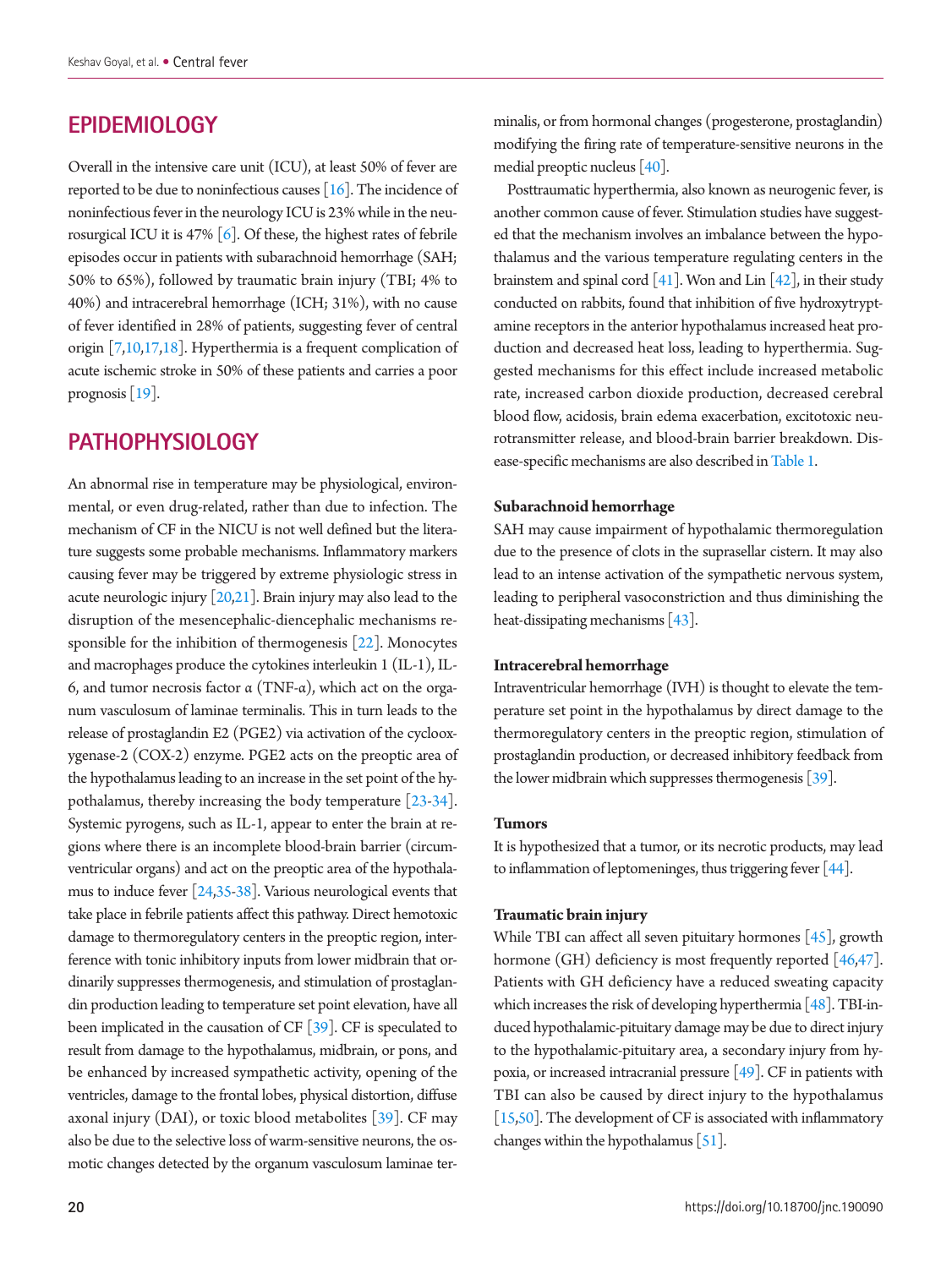<span id="page-2-0"></span>

| Table 1. Various neurological diseases and their relation with central fever |  |
|------------------------------------------------------------------------------|--|
|------------------------------------------------------------------------------|--|

| <b>Disease</b> | Probable mechanisms                                                                                                                                                                                                                                       | <b>Risk factors</b>                                                                                                       | Effects on outcome                                                                                                                                                                                 |
|----------------|-----------------------------------------------------------------------------------------------------------------------------------------------------------------------------------------------------------------------------------------------------------|---------------------------------------------------------------------------------------------------------------------------|----------------------------------------------------------------------------------------------------------------------------------------------------------------------------------------------------|
| TBI            | 1. GH deficiency                                                                                                                                                                                                                                          | 1. Diffuse axonal Injury                                                                                                  | 1. A negative association between early<br>peak fever greater than 39°C and hospital<br>mortality                                                                                                  |
|                | 2. Direct injury to the hypothalamic-pituitary 2. Frontal lobe injuries<br>area or secondary injury from hypoxia or<br>increased intracranial pressure.                                                                                                   |                                                                                                                           | 2. Possibility of antibiotic overuse, with the<br>associated risk of the emergence of<br>resistant microorganisms                                                                                  |
|                |                                                                                                                                                                                                                                                           | skull fracture, presence of blood in the insipidus and poor outcomes<br>parenchyma/ventricles, and acute brain<br>injury. | 3. Young age, low GCS on presentation, 3. Prolonged coma or unawareness, diabetes                                                                                                                  |
|                |                                                                                                                                                                                                                                                           | 4. Location of the skull fracture in proximity<br>to the hypothalamic region (for example,<br>anterior fossal             |                                                                                                                                                                                                    |
| <b>ICH</b>     | 1. Direct damage to thermoregulatory centres 1. ICH with intraventricular extension<br>in the preoptic region, stimulation of<br>prostaglandin production, and decreased<br>inhibitory feedback from the lower<br>midbrain which suppresses thermogenesis |                                                                                                                           | 1. High mortality and poor functional outcome<br>at 3 months on modified Rankin Scale                                                                                                              |
|                |                                                                                                                                                                                                                                                           | 2. Larger hematoma volumes                                                                                                | 2. Duration of fever was independently<br>associated with poor outcome in those<br>who survived past 72 hours.                                                                                     |
|                |                                                                                                                                                                                                                                                           | 3. Basal ganglia and thalamic involvement                                                                                 |                                                                                                                                                                                                    |
|                |                                                                                                                                                                                                                                                           | 4. Third ventricular shift                                                                                                |                                                                                                                                                                                                    |
| <b>SAH</b>     | due to presence of clots in suprasellar subarachnoid space and associated IVH<br>cistern.                                                                                                                                                                 |                                                                                                                           | 1. Impair hypothalamic thermoregulation Disease severity, amount of blood in the 1. Even a single episode of fever after SAH is<br>associated with poorer outcomes even in<br>best-grade patients. |
|                | 2. Intense activation of the sympathetic<br>nervous system                                                                                                                                                                                                |                                                                                                                           | 2. T Vasospasm associated with CF                                                                                                                                                                  |
|                |                                                                                                                                                                                                                                                           |                                                                                                                           | 3. More severe functional disability and<br>cognitive impairment among survivors                                                                                                                   |
| <b>Tumours</b> | Tumour or its necrotic products may lead More prone with tumours located in the Poor outcome<br>triggering fever.                                                                                                                                         | to inflammation of leptomeninges, thus sella, diencephalon, and intraventricular<br>region                                |                                                                                                                                                                                                    |
| <b>AIS</b>     | Hypothalamic dysfunction                                                                                                                                                                                                                                  | chances of CF                                                                                                             | It is probable, larger the ischemia more the 1. May increase volume of the ischemic<br>zone                                                                                                        |
|                |                                                                                                                                                                                                                                                           |                                                                                                                           | 2.↑ Mortality in stroke patients                                                                                                                                                                   |

TBI, traumatic brain injury; GH, growth hormone; GCS, Glasgow Coma Scale; ICH, intracerebral hemorrhage; SAH, subarachnoid hemorrhage; IVH, intraventricular hemorrhage; CF, central fever; AIS, acute ischemic stroke.

#### **Etiology**

CF can occur following any acute brain injury [\(T](#page-3-0)able 2) [38,[52](#page-9-16)[-](#page-10-1) [56](#page-10-1)].

### **RISK FACTORS**

Various predisposing factors have been defined for the occurrence of CF in the NICU. Independent predictors of CF on multivariate analysis include blood transfusion, SAH, IVH, tumor, or onset of fever within 72 hours of hospital admission [[57](#page-10-2)]. Intraventricular catheterization is a risk factor for unexplained fever, which suggests a role for ventricular hemorrhage in the pathogenesis of CF [\[7](#page-8-9)]. Risk factors among various acute neurological conditions are reported as follows [\(Table 1](#page-2-0)).

#### **Subarachnoid hemorrhage**

Disease severity, amount of blood in the subarachnoid space, and IVH are strong risk factors for the development of fever [[7](#page-8-9)[,58](#page-10-3)[,59\]](#page-10-4).

#### **Intracerebral hemorrhage**

ICH with intraventricular extension and larger hematoma volumes ( $86.7 \pm 66.5$  mL CF vs.  $33.7 \pm 54.4$  mL in no fever) are associated with an increased probability of developing CF  $[18]$  $[18]$  $[18]$ . There were no significant differences related to the anatomical location of hematoma and presence of CF, but involvement of the basal ganglia and thalamus showed a trend towards an increased chance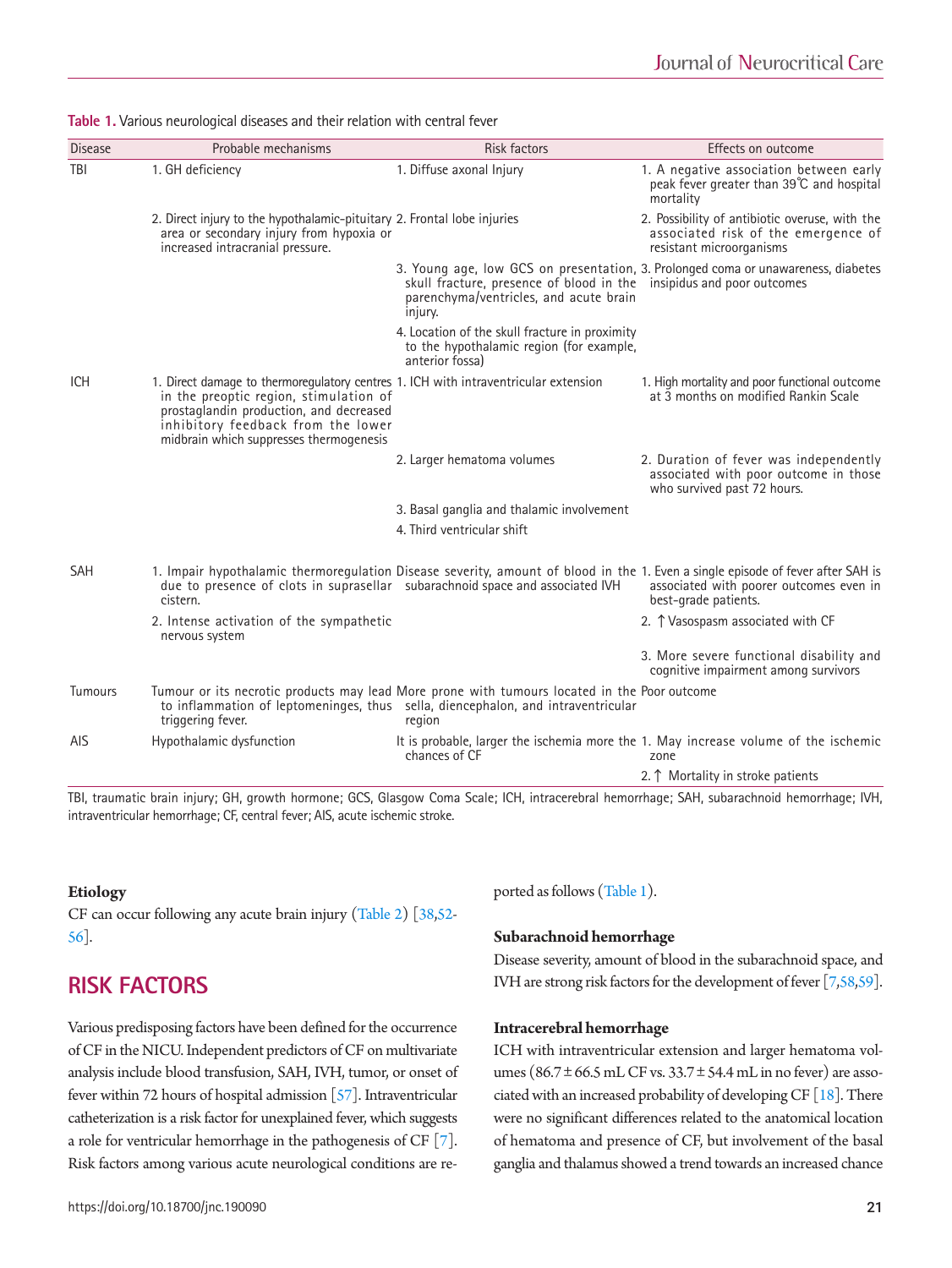#### <span id="page-3-0"></span>**Table 2.** Causes of central fever

Subarachnoid haemorrhage Intraventricular haemorrhage Intracerbral haemorrhage Tumours: sella, diencephalon, and intraventricular region [\[52](#page-10-1)] Traumatic brain injury Ischemic stroke Pontine haemorrhage Tuberculous meningitis [[38\]](#page-9-20) Following hemispherectomies [\[53](#page-10-2)] Following hemidecortication [\[54](#page-10-3)] Traumatic spine injury [[55](#page-10-4)] Basilar artery occlusion [[56](#page-10-5)]

of CF [\[18](#page-8-13)]. Third ventricular shift in ICH patients is associated with fever within 72 hours of admission and high discharge mortality  $\lceil 59 \rceil$ .

#### **Tumors**

CF is more frequently associated with tumors located in the sella, diencephalon, and intraventricular regions [\[52](#page-9-16)[,57\]](#page-10-2).

#### **Traumatic brain injury**

Patients with DAI, as shown via imaging, and frontal lobe injuries were independently associated with the presence of CF  $[60,61]$  $[60,61]$  $[60,61]$ . Other risk factors were young age, low Glasgow Coma Scale on presentation, skull fracture, presence of blood in the parenchyma/ ventricles, and acute brain injury  $\lceil 62 \rceil$ . CF is more common in severely ill TBI patients with diffuse white matter damage, brain edema, hyperglycemia, leukocytosis, and hypotension [\[61\]](#page-10-6). Frontal lobe injury may serve as an indication of hypothalamic injury, given the nature of mechanical forces within the skull during injury and the proximity of the hypothalamus to the ventricles. Location of the skull fracture in proximity to the hypothalamic region (for example, the anterior fossa) may increase this risk  $[60]$  $[60]$  $[60]$ .

#### **Ischemic stroke**

Magnetic spectroscopy indicates that the temperature of the ischemic zone is higher than in normal areas of the brain. Therefore, larger ischemic infarcts are likely to increase the chance of CF [\[63\]](#page-10-9).

#### **Traumatic spine injury**

CF is also reported after traumatic spine injury, with a mean incidence of 8% [\[55\]](#page-10-0). Cervical and thoracic level injuries are more commonly associated with fever, as compared to lumbar injuries. Complete spine injuries have a higher incidence than incomplete injuries [\[55](#page-10-0)]. The etiology of fever following spine injury is not thoroughly understood.

#### **Age**

CF generally occurs in the younger population, as compared to infectious fever [\[57\]](#page-10-6).

#### **Level of consciousness**

Depressed level of consciousness has also been identified as an independent predisposing factor for noninfectious fever, mainly attributed to immobilization and the increased atelectasis found in these patients [\[7](#page-8-9)].

### **CLINICAL FEATURES OF CENTRAL FEVER**

This is a diagnosis of exclusion. CF occurs early, typically within 72 hours of admission after acute brain injury. All the cultures are negative and the chest radiograph is normal. Fever is disproportionately high and persistent. The temperature peak is higher when the fever starts earlier, and will be higher when compared to infectious fever  $[18]$ . There is generally less fever-free period and the cumulative fever load is high, accounting for a longer stay in the NICU. Generally, CF is continuous in nature without diurnal variations, plateau-like, and without spikes. Patients with CF have relative bradycardia with a notable absence of perspiration. Sustained fever is another factor in favor of CF  $[57]$  $[57]$ . Fever is also resistant to antipyretic medications  $\lceil 62, 64-67 \rceil$  $\lceil 62, 64-67 \rceil$  $\lceil 62, 64-67 \rceil$ .

Continuous fever, lasting longer than 6 hours for 2 or more consecutive days, has been considered persistent [\[57\]](#page-10-6). The combination of negative cultures; absence of infiltrate on chest radiographs; diagnosis of SAH, IVH, or tumor; and onset of fever within 72 hours of admission, predict CF with a probability of 0.90 [\[57](#page-10-6)]. In a study conducted by Thompson et al.  $[15]$ , fever persisted for weeks to months in 4% to 37% of patients with TBI. Vasospasm with SAH is also predictive of CF  $[22]$ .

The criteria for systemic inflammatory response syndrome and leukocytosis are similar to central and infectious fever. This underscores the difficulty in differentiating central and infectious fever prospectively in the critically ill population. The extreme physiologic stress provoked by acute neurologic injury can cause a rise in inflammatory markers and increased sympathetic response [\[21](#page-9-19)[,22\]](#page-9-18). The percentage of neutrophils is higher in patients with infectious fever, suggesting that while leukocytosis may not be a reliable clinical variable to decide whether to use empirical antibiotics or discontinue antibiotics early, the presence of a left shift re-mains useful [\[57\]](#page-10-6).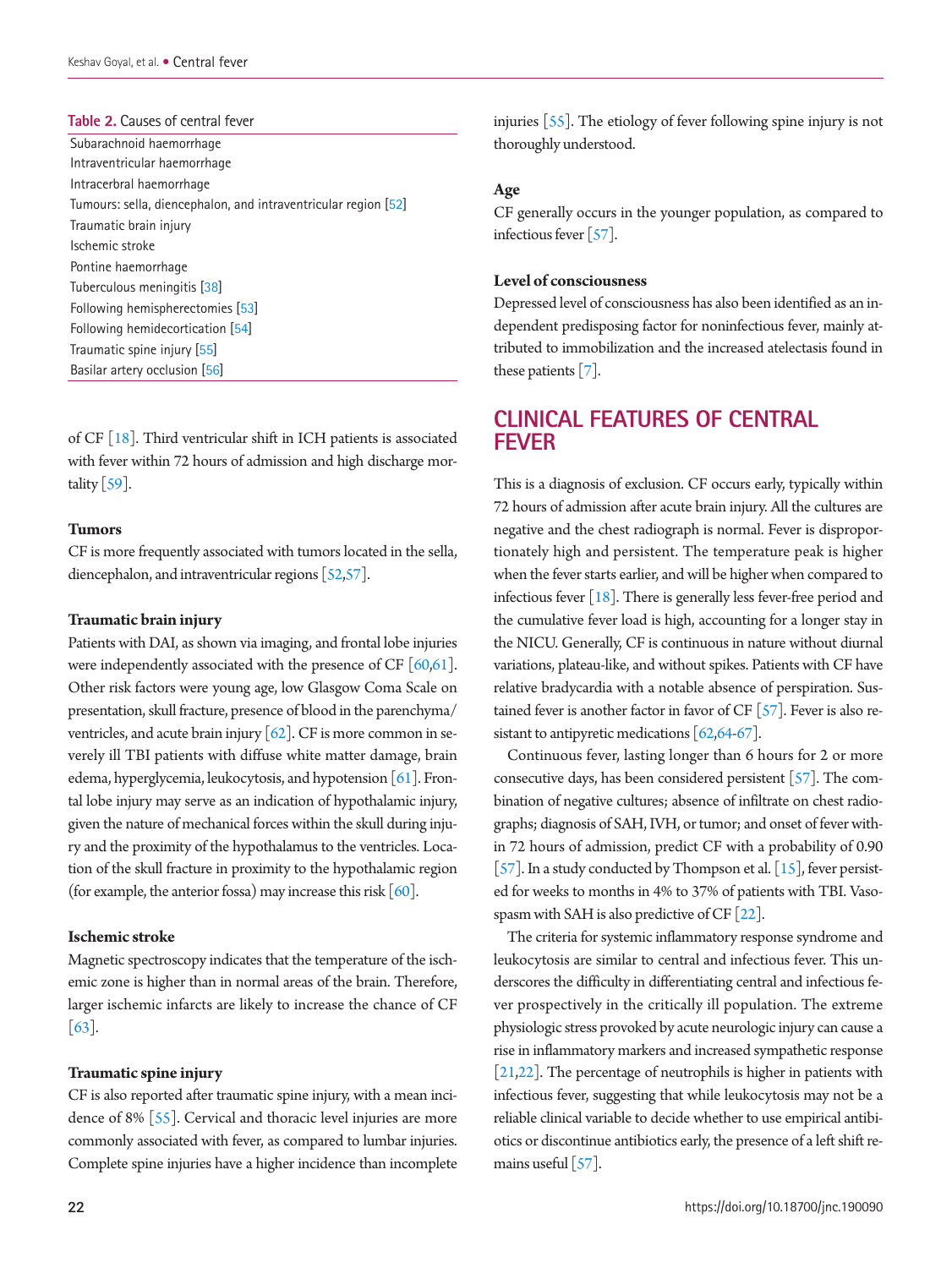Extreme hyperpyrexia, defined as fever  $\geq 41.1^{\circ}C$  (106°F), is usually noninfectious. Examples include CF, drug fever, malignant hyperthermia, transfusion reactions, adrenal insufficiency, thyroid storm, neuroleptic malignant syndrome, heat stroke, acalculous cholecystitis, mesenteric ischemia, acute pancreatitis, deep vein thrombosis, and pulmonary embolism  $[68,69]$  $[68,69]$ . A single fever spike of 102°F is classical for noninfectious disorders and is never due to infection. Fever associated with blood transfusions are usually transient, that is, they present as a single fever spike within < 1 week [\[68](#page-10-13)[,70](#page-10-14)].

### **TEMPERATURE PULSE RELATIONSHIP**

Relative bradycardia is a feature of CF. The following applies to adult patients with temperatures > 102°F and when pulse is taken simultaneously with temperature. Normally, the pulse rises in concert with the temperature, (e.g., for every degree Fahrenheit temperature is increased, the pulse should rise 10 beats/min). If the pulse rate is lower than predicted from a given temperature  $($  > 102 $\mathrm{P}$ ), then relative bradycardia is present, unless the patient is on a beta-blocker, verapamil or diltiazem, or has a pacemaker-induced rhythm or heart block. In absence of these exclusion criteria, relative bradycardia in neurosurgical ICU patients with fever strongly suggests a central or drug fever [\(T](#page-4-0)able 3) [\[71\]](#page-10-13).

#### **Diagnosis**

A high index of suspicion is needed for the diagnosis of CF. Diagnosis of CF is a diagnosis of exclusion in predisposed patients with neurological injury. The practice guidelines from the task force of the Society for Critical Care Medicine suggest a "careful clinical assessment" and "cost-conscious approach" for obtaining a diagnosis through laboratory and radiological tests [\[72\]](#page-10-15). The clinical signs of pneumonia, bacteremia, sinusitis, urinary tract infection, catheter site infection, meningitis, or ventriculitis should be investigated. A chest radiograph, culture of blood, urine and trachea are the baseline tests done in all cases. Any long-standing venous line or catheter should also be removed.

Certain biomarkers have been developed to differentiate infec-

#### <span id="page-4-0"></span>**Table 3.** Temperature pulse relationship

|     | Temperature (°F) Appropriate pulse response (/min) Relative bradycardia |       |
|-----|-------------------------------------------------------------------------|-------|
| 106 | 150                                                                     | < 140 |
| 105 | 140                                                                     | < 130 |
| 104 | 130                                                                     | < 120 |
| 103 | 120                                                                     | < 110 |
| 102 | 110                                                                     | < 100 |

tious from noninfectious causes, including serum procalcitonin (PCT) assays, endotoxin detection systems, triggering receptor expressed on myeloid cells-S (TREM-1), C-reactive protein, TNF-α, and IL-6. PCT of 0.5 ng/mL or greater was useful in differentiating infectious fever from CF in SAH and ICH patients [\[73](#page-10-16)]. This test is shown to have high specificity and a reasonably high negative predictive value. A decision tree has been suggested by Hocker et al. [\[57](#page-10-6)], but no specific diagnostic paradigm has been suggested for universal usage.

### **DIFFERENTIAL DIAGNOSIS**

Some common differential diagnoses are important to be distinguished before making a diagnosis of CF, since it a diagnosis of exclusion. Nonresponse to antibiotics in CF may lead to misdiagnosis of antibiotic failure or resistance in CF [\(Table 4](#page-5-0)).

#### **Bacteremia**

Bacteremia should be investigated by sending at least three blood cultures within 24 hours of suspected infection. Each culture should be sent from a separate venepuncture site or intravascular device. Intravascular catheters should be suspected as an infection risk in young nonimmune compromised patients with abrupt onset of septicemia. These patients may have inflammation at the site of insertion that can provide a clue to the diagnosis, though this is absent in 60% of patients. Difficulty in drawing a sample from the line may be another indicator of intravenous catheter-related infection.

#### **Ventilator-associated pneumonia**

Ventilator-associated pneumonia is the second most common cause of infectious fever in any ICU. It is distinguished by a culture of respiratory secretion which can be obtained by various techniques, including expectoration, nasopharyngeal washing, saline induction, deep tracheal suctioning, bronchoscopic specimen/ brush samples, aspiration, and bronchoscopic or nonbronchoscopic lavage (mini-BAL). Chest radiography for abscess, atelectasis, effusion, and consolidation should also be done.

#### **Urinary tract infection**

Urinary tract infection is the next leading cause of fever. Diagnosis is excluded by sending urine for direct microscopic examination, staining, and culture.

#### **Diarrhea**

Diarrhea is another important cause of fever in the ICU. It should be suspected in any patient with diarrhea and who has been given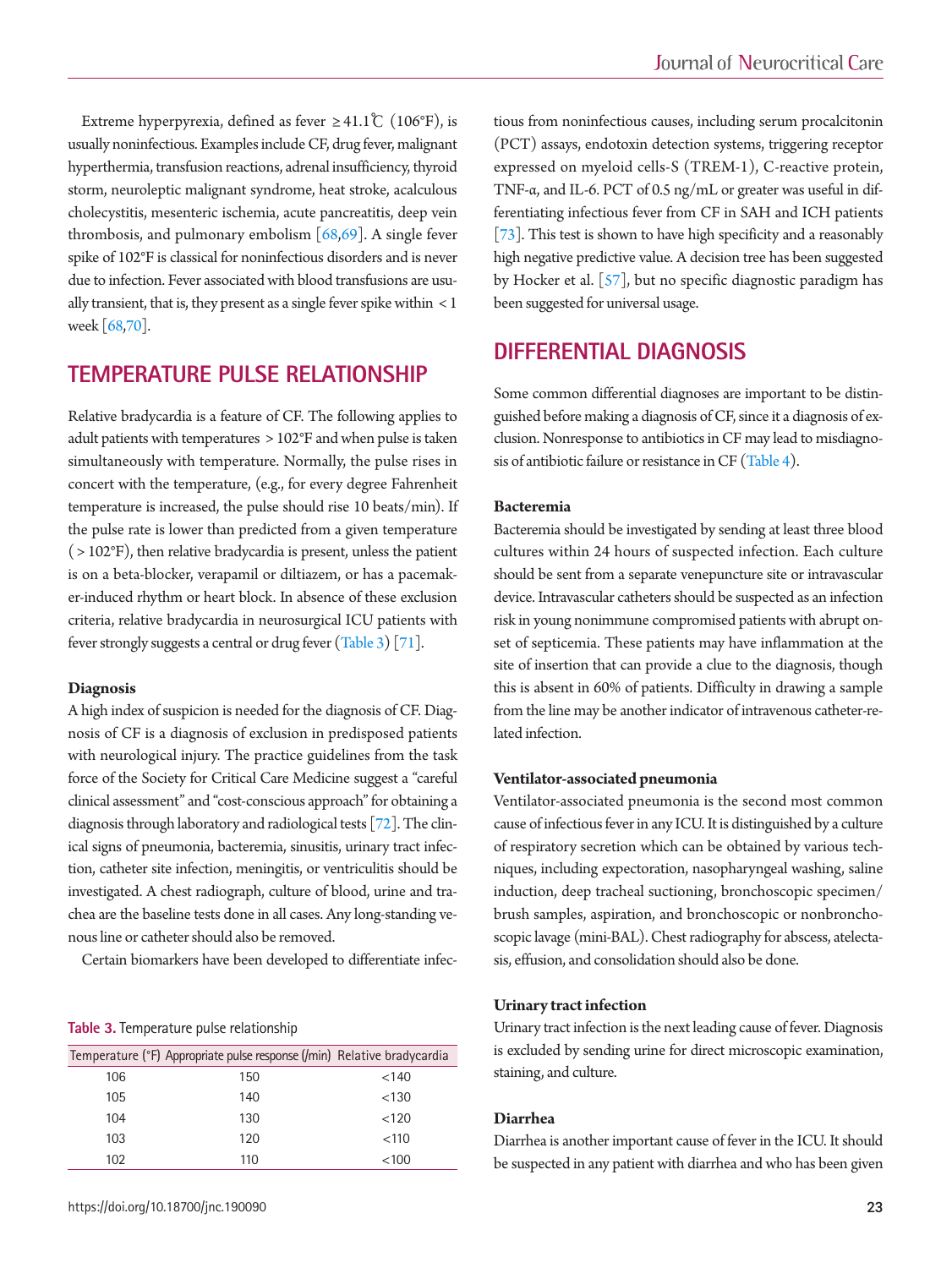<span id="page-5-0"></span>**Table 4.** Differential diagnosis of fever in neurointensive care unit

| Infectious causes                                                               |  |
|---------------------------------------------------------------------------------|--|
| Ventilator-associated pneumonia                                                 |  |
| <b>Sinusitis</b>                                                                |  |
| Meningitis                                                                      |  |
| Encephalitis                                                                    |  |
| Catheter-related sepsis                                                         |  |
| Sepsis                                                                          |  |
| Clostridium difficile diarrhea                                                  |  |
| Abdominal sepsis                                                                |  |
| Complicated wound infections                                                    |  |
| Urinary tract infection                                                         |  |
| Acute respiratory distress syndrome, both late and fibro-proliferative<br>stage |  |
| Systemic inflammatory response syndrome                                         |  |
| Noninfectious causes                                                            |  |
| Alcohol/drug withdrawal                                                         |  |
| Postoperative fever (48 hours postoperative)                                    |  |
| Post-transfusion fever                                                          |  |
| Drug fever                                                                      |  |
| Connective tissue disease                                                       |  |
| Myocardial infarction                                                           |  |
| Pancreatitis                                                                    |  |
| Acalculous cholecystitis                                                        |  |
| Ischemic bowel (without primary peritonitis)                                    |  |
| Gastrointestinal bleed                                                          |  |
| Aspiration pneumonitis                                                          |  |
| Fat emboli                                                                      |  |
| Gout/pseudo gout                                                                |  |
| Transplant rejection                                                            |  |
| Hematoma                                                                        |  |
| Cirrhosis                                                                       |  |
| Decubitus ulcer                                                                 |  |
| Phlebitis/thrombophlebitis                                                      |  |
| Intravenous contrast reaction                                                   |  |
| Neoplastic fever                                                                |  |

antibiotic treatment or chemotherapy in the past 60 days. The most common organism implicated is *Clostridium difficile* [\[74](#page-10-17)[,75](#page-10-18)]. It can be excluded by enzyme immunosorbent assay (EIA) for detecting toxins A and B, or by culture (though it is more time consuming).

#### **Sinusitis**

Sinusitis is an uncommon cause of fever in the ICU, but may have a grave impact on patient outcomes. Risk factors include obstruction of the ostia draining the sinuses, nasal intubation of trachea, or the passage of a nasogastric tube. Though occult, it can spread to the brain, lungs, and blood, leading to serious consequences [\[76](#page-10-19)]. It can be ruled out by a radiograph, ultrasound, magnetic resonance imaging or computed tomography scan transnasal puncture.

Deep venous thrombosis Pulmonary emboli Neurological diseases Increased intracranial pressure Nonconvulsive status epilepticus Autonomic dysreflexia Cushing response Agitation Dystonia Malignant catatonia Stiffman syndrome Paroxysmal sympathetic hyperactivity Mixed autonomic hyperactivity syndrome Drugs/Toxins Delirium Serotonin syndrome Acute drug withdrawal (intrathecal baclofen, dopamine agents) Narcotic withdrawal Neuroleptic syndrome Malignant hyperthermia Scorpion envenomation Gamma hydroxybutyrate intoxication Fenfluramine-phentirmine overdose Drug overdoses (e.g., aspirin, anticholinergic drugs) Endocrine diseases Pheochromocytoma Thyroid storm Adrenal insufficiency Other diseases Carotid sinus injury Baroreceptor failure Renal artery stenosis Irukandji syndrome

#### **Surgical site infection**

Surgical site infection accounts for 3% of fever in the ICU, which can easily be diagnosed by local inspection and cultures from the wound site [\[77](#page-10-20)[,78](#page-10-21)]. Abscess in the lung, abdomen or any other region may also be a cause of fever.

#### **Drug fever**

Drug fever is caused by some commonly used drugs in the NICU, such as phenytoin, salicylates, barbiturates, methyldopa, furosemide, penicillin, cephalosporin, sulfonamide, amphotericin B, rarely corticosteroids, clindamycin, tetracycline, macrolide. Onset of fever is usually within 1 to 2 weeks of drug initiation, and it can easily be diagnosed by stopping the drug. Suspicion of drug fever can also arise from relative bradycardia and the patient being inappropriately well for the degree of fever. Fever usually disappears within 3 days of stopping drugs or antibiotics in such cases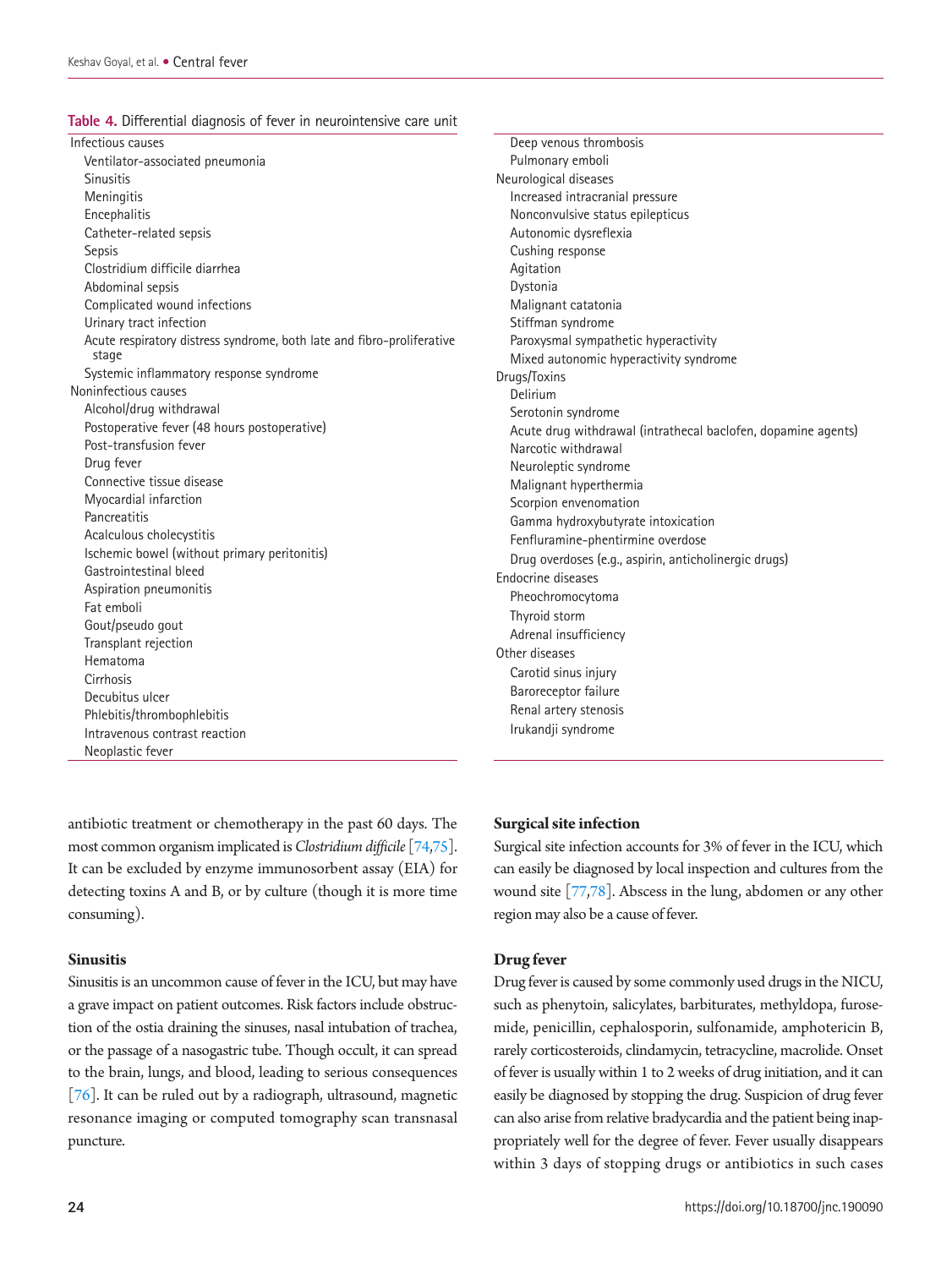<span id="page-6-0"></span>

| Table 5. Paroxysmal sympathetic hyperactivity vs. central fever |  |
|-----------------------------------------------------------------|--|
|-----------------------------------------------------------------|--|

| Feature                       | <b>PSH</b>                                                                                               | <b>CF</b>                                                                                     |
|-------------------------------|----------------------------------------------------------------------------------------------------------|-----------------------------------------------------------------------------------------------|
| Onset                         | Usually after a week of ABI and may last up to 1 year.<br>Generally seen after cessation of ICU sedation | Occurs within 72 hours of ABI                                                                 |
| Associated signs and symptoms | Tachycardia, hypertension, tachypnoea, dystonia, diaphoresis                                             | No such association                                                                           |
| Fever                         | At least one episode per day for 3 consecutive days (2–3<br>cycles/day)                                  | Unusually high fever remains for most of the time<br>(plateau-like with no diurnal variation) |
| Trigger                       | Essential diagnostic criteria (mostly nonnoxious stimuli)                                                | No such trigger defined                                                                       |
| Mechanism                     | Excitatory-inhibitory model: most commonly accepted                                                      | Inflammatory cytokines increase the set point of<br>hypothalamus                              |
| Leukocytosis                  | Generally absent                                                                                         | Present                                                                                       |
| Heart rate                    | Tachycardia                                                                                              | Relative bradycardia                                                                          |
| Sweating                      | Generally present                                                                                        | Absent                                                                                        |
| Posturing/Dystonia            | Generally present (one of the diagnostic criteria)                                                       | Absent                                                                                        |
| Pupil size                    | Usually increased                                                                                        | Normal                                                                                        |
| Paroxysmal nature             | Yes                                                                                                      | No                                                                                            |
| Most common pathology         | <b>TBI</b>                                                                                               | <b>SAH</b>                                                                                    |
| Diagnostic criteria           | Defined by multidisciplinary international committee<br>(diagnostic likelihood tool)                     | No such diagnostic criteria                                                                   |
| Core clinical features        | Six core sympathetic and motor clinical features                                                         | No such clinical features                                                                     |

PSH, paroxysmal sympathetic hyperactivity; CF, central fever; ABI, acute brain injury; ICU, intensive care unit; TBI, traumatic brain injury; SAH, subarachnoid hemorrhage.

#### [\[71](#page-10-22)[,79](#page-10-23)].

Other differential diagnoses are listed in [Table 4](#page-5-0).

### **PAROXYSMAL SYMPATHETIC HYPERACTIVITY VS. CENTRAL FEVER**

Both are diagnoses of exclusion in patients with neurological injuries during their stay in neurocritical care. They both occur in the NICU in acute brain-injury patients. Differentiating one from the other is very crucial in proper care and appropriate management, and thus ultimately affects patient outcomes. Differentiating fea-tures are listed in [Table 5.](#page-6-0)

#### **Impact on outcome**

Fever predisposes the brain to harmful effects by disrupting the blood-brain barrier, an increasing excitatory amino acid release, and increasing the production of free radicals  $\lceil 80 \rceil$ . There is an exacerbation of neuronal injury in fever. The permeability of the blood-brain barrier is related to body temperature and higher temperatures increase the extravasation of proteins [[81](#page-11-1)[,82\]](#page-11-2). There is a lack of literature for a definitive association between the duration of fever and increased mortality. Studies conducted by Circiumaru et al. [\[83](#page-11-3)] and Peres Bota et al. [\[84\]](#page-11-0) found that fever lasting longer than 5 days was associated with increased mortality. These results are in contrast to a study conducted by Schulman et al.

https://doi.org/10.18700/jnc.190090 25

 $[85]$ , who found increased patient mortality when fever was aggressively controlled, although it should be noted that these were nonneurological trauma patients. Fever is also found to increase the length of ICU stay  $\lceil 8.9 \rceil$ .

The brain injury patient is at risk of secondary injury from fever, as for every 1°C rise in body temperature there is a 13% increase in the metabolic rate  $[86]$ . Increased body temperature causes permanent neuronal damage and worsens prognosis in animal models of ischemic brain injury [[40](#page-9-21)[,87-](#page-11-3)[91](#page-11-6)]. Fever is also known to increase delirium and agitation [\[92](#page-11-7)[,](#page-11-8)[93\]](#page-11-9). However, fever is not found to increase intracranial pressure [\[94\]](#page-11-10). Fever also increases cardiac output, oxygen consumption, and heart rate [\[95\]](#page-11-11). This increased demand on the heart is poorly compensated in patients with previously compromised cardiac function and in sepsis [\[96\]](#page-11-12). Fever has also been associated with increased multiorgan dysfunction and mortality [\[97](#page-11-13)]. Higher temperature is further associated with cell protein denaturation, susceptibility to acid-base and electrolyte disturbances, and impaired oxygen release [\[98\]](#page-11-14).

#### **Subarachnoid hemorrhage**

Even a single episode of fever after SAH is associated with poorer outcomes, even in good-grade patients [\[99\]](#page-11-15). Vasospasm in SAH patients is associated with CF, independent of hemorrhage severity or the presence of infection [\[7](#page-8-9),[12](#page-8-15)[,22,](#page-9-18)[57](#page-10-6)[,100](#page-11-16)[-102](#page-11-17)]. Treatment-refractory fever during the first 10 days after SAH is associ-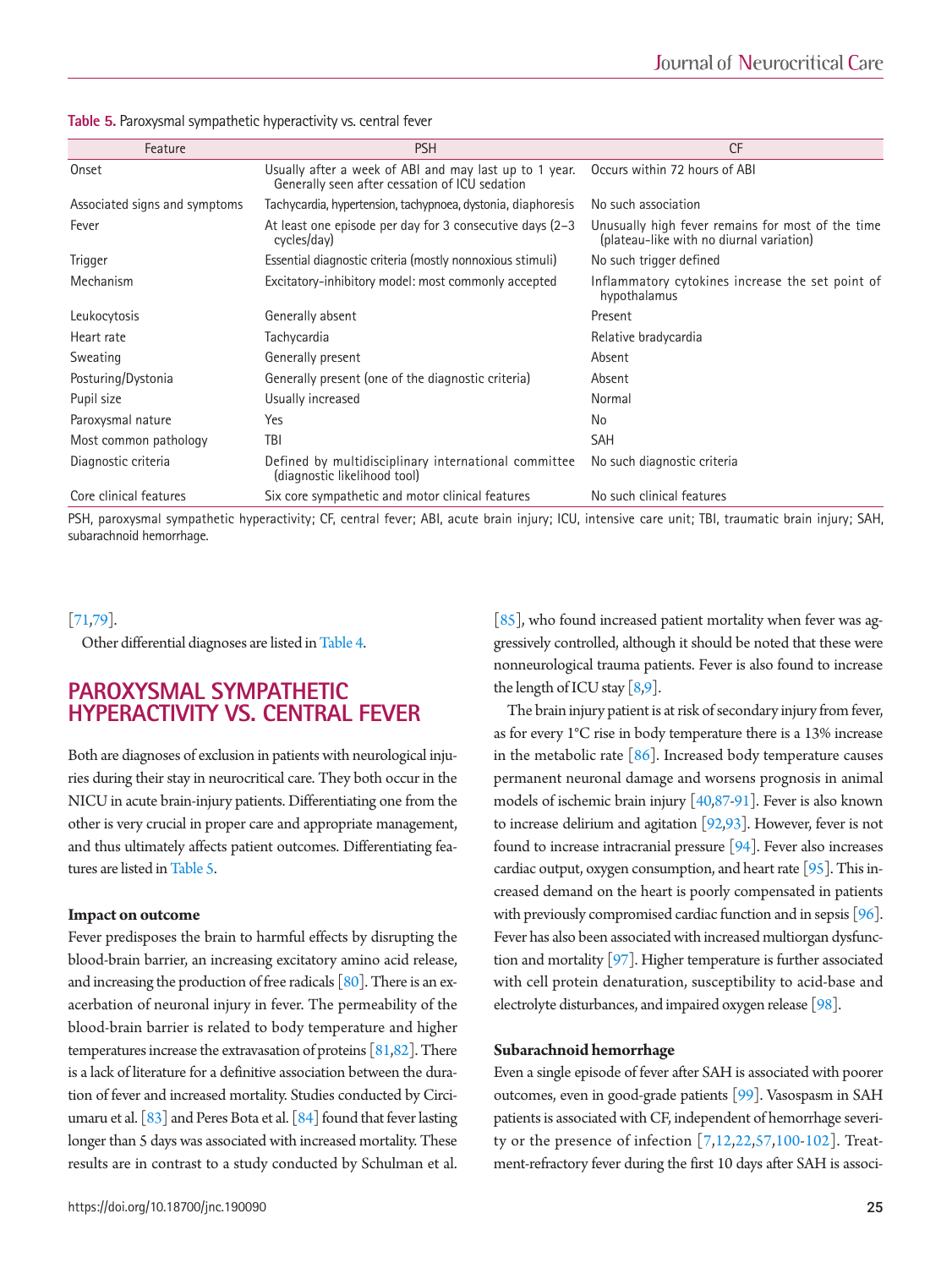ated with increased mortality, more severe functional disability, and cognitive impairment among survivors  $[58]$ . Cumulative fever burden, defined as the sum of time with temperatures > 38.3℃ in the first 13 days, is associated with worse outcomes, including incomplete recovery in good-grade SAH patients and potentially late recovery in poor-grade patients [\[102\]](#page-11-17).

#### **Intracerebral hemorrhage**

The presence of CF leads to poor outcomes and is an independent risk factor for mortality in ICH patients [[18](#page-8-13)]. This results in high mortality and poor functional outcomes at 3 months on the modified Rankin Scale. In one study, the presence of CF led to unfavorable outcomes in 100% cases at 90 days postictus, while the absence of fever was associated with unfavorable outcomes in only 46.9% of patients [\[18](#page-8-13)]. In a retrospective study of 251 patients with spontaneous ICH, the duration of fever was independently associated with poor outcomes in those who survived past 72 hours  $[14]$ .

#### **Acute ischemic stroke**

Pyrexia in experimental animals may increase the volume of the ischemic zone  $[40,84-87]$  $[40,84-87]$  $[40,84-87]$  $[40,84-87]$ . Also, fever greater than 39°C increases mortality in stroke patients [\[103](#page-11-18)].

#### **Traumatic brain injury**

In a cohort of more than 100,000 patients, a negative association was observed between early peak fever greater than 39℃ and hospital mortality in patients with TBI  $\lceil 103 \rceil$ . Further, this correlation was not seen in patients with central nervous system infection. Because CF starts earlier and lasts longer than infectious fever, there is a high risk of antibiotic overuse and the associated risk of the emergence of resistant microorganisms [\[57\]](#page-10-6). CF may be associated with prolonged coma or unawareness, diabetes insipidus, and overall poor outcomes [\[50,](#page-10-24)[64](#page-10-11)[,65,](#page-10-25)6[7,104\]](#page-11-19).

### **TREATMENT**

Although many treatment regimens have been suggested, none have been identified as superior to others in the treatment of fever [\[65,](#page-10-25)[105](#page-11-20)]. However, controlling fever is an important part of management in CF, owing to its detrimental effects on the brain. Pharmacologic methods include acetaminophen, acetylsalicylic acid, and other nonsteroidal antiinflammatory medications and corticosteroids [\[106](#page-11-21)[,107\]](#page-11-22).

Other methods to decrease temperature include rotary fans, sponging, and surface cooling devices. However, these have had limited efficacy and are uncomfortable for the patient. Surface

cooling devices have also been reported to increase the incidence of shivering, increase oxygen consumption and even cause thermal burns [\[107](#page-11-22),[108\]](#page-11-23). Hypothermia blankets can lead to large temperature fluctuations [\[109,](#page-12-0)[110\]](#page-12-1). Air blankets have been increasingly used and are found to have better efficacy and produce better patient comfort  $[110]$ . Some authors have suggested the use of sand body-conformed wraps, intravascular cooling devices, head-only cooling caps, or inhaled perfluorocarbon cooling systems [\[111\]](#page-12-2).

Several studies have tried intravenous infusion of cold saline, showing promising results and no increase in complications [\[112\]](#page-12-3). A few studies have tried local (brain) cooling. This may prevent the side effects of global hypothermia, such as impaired coagulation, arrhythmias and deep vein thrombosis [\[113](#page-12-4)[-116\]](#page-12-5). However, no large multicentre trial is available, leading to no definitive conclusions on the use of selective brain cooling.

IL-1 antagonists have been shown to produce significant improvements in rat models of TBI  $[117]$ , although no human trials have been conducted. However, it has been shown that even a small temperature decrease in febrile patients can improve neuro-logic outcomes [\[118](#page-12-7)].

#### **Morphine**

Remission of CF is reported with morphine post-TBI [\[119\]](#page-12-8).

#### **Chlorpromazine**

Sometimes, when traditional management fails, chlorpromazine has been tried with variable success. Chlorpromazine produces antipyretic actions because of its ability to render the patient thermolabile and its effect on thermoregulation  $[120,121]$  $[120,121]$  $[120,121]$  $[120,121]$ . Hyperpyrexia following hemispherectomy has been reported to respond to chlorpromazine [\[121](#page-12-10)].

#### **Baclofen**

Baclofen successfully abolished prolonged central hyperthermia in a patient with basilar artery occlusion leading to brain stem infarction  $\lceil 56 \rceil$ .

#### **Bromocriptine**

There are anecdotal case reports of the successful use of bro-mocriptine for treatment of CF [\[122,](#page-12-11)[123\]](#page-12-12).

#### **Growth hormone therapy**

Successful treatment of CF by GH therapy has been reported, with the mechanism related to the improvement of sweat production [\[124](#page-12-13)].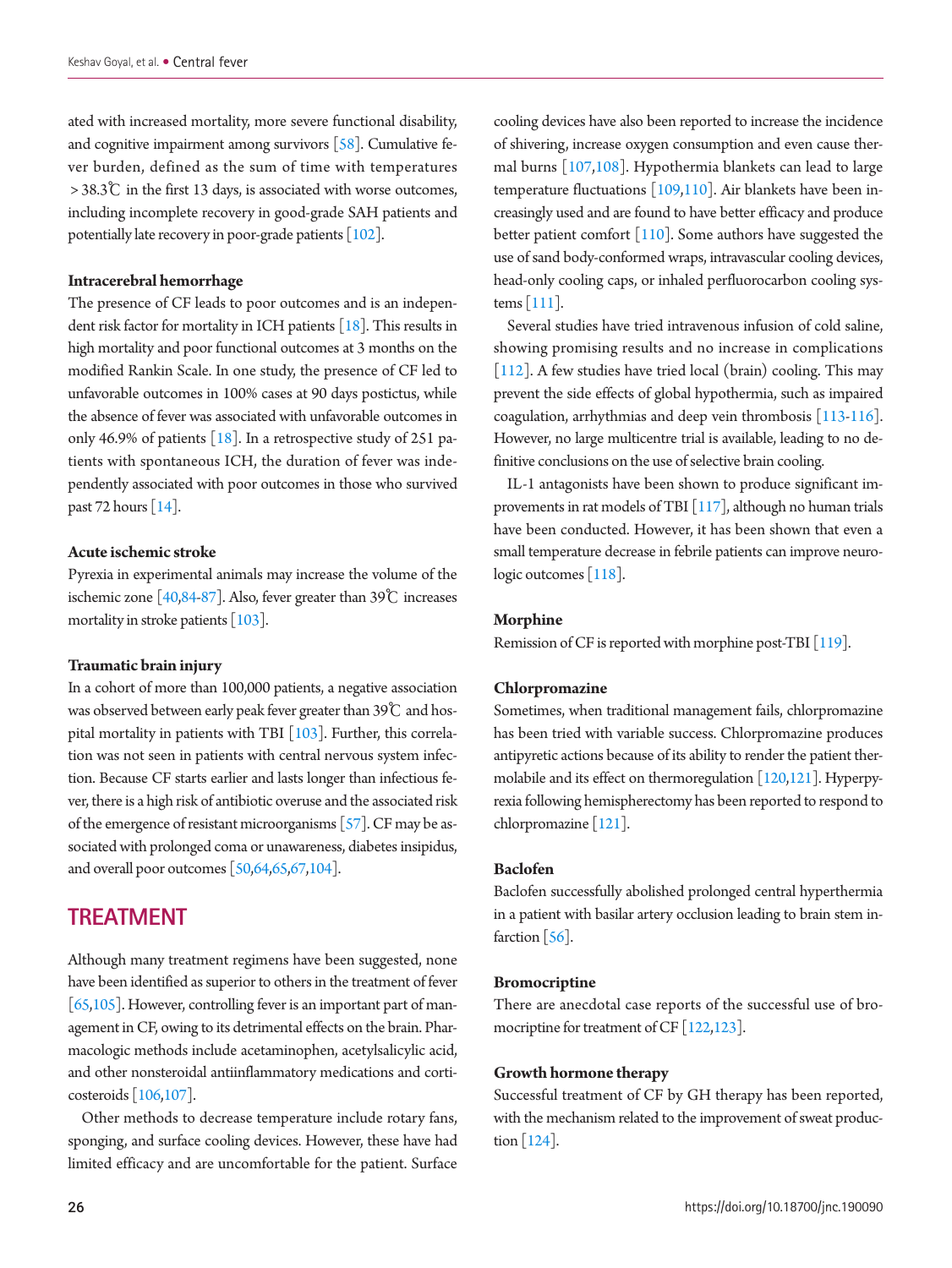### **FUTURE DIRECTIONS**

There are no guidelines or directions to help differentiate CF from other noninfectious causes of fever in the NICU. The literature is sparse and unclear. The diagnostic criteria are not well defined and not standardized. Treatment modalities for this clinical entity have been symptomatic only and mostly rely on over the counter drugs. No standard therapy has been defined in the literature. Multicentre large studies are required to better define CF, understand its pathophysiology, and guide standard management protocols in neurocritical care settings.

### **CONCLUSION**

CF is an important diagnosis in neurocritical care. It not only prevents unnecessary antibiotic use, but its early recognition would also help improve patient management and prevent delayed discharge from the hospital. The current key to diagnosis in a predisposed patient is a high index of suspicion, along with thorough clinical examination, radiological, microbiological, and biochemical tests. Immediate attainment of normothermia is the current recommendation, as fever worsens the brain insult. Treatment includes various pharmacological agents and surface cooling methods to decrease body temperature. Studies are lacking on the best methods for diagnosis, treatment, and prevention of CF. Thus, more human trials are needed in this field to make any definitive recommendations.

### **ARTICLE INFORMATION**

#### **Conflict of interest**

No potential conflict of interest relevant to this article.

#### **ORCID**

Keshav Goyal, https://orcid.org/0000-0001-9139-0689 Neha Garg, https://orcid.org/0000-0003-4817-9807 Parmod Bithal, https://orcid.org/0000-0001-5348-2814

#### **Author contributions**

Conceptualization: KG, NG, and PB. Data curation & Formal analysis: KG, NG, and PB. Visualization & Writing–original draft: KG and PB. Writing–review editing: KG and NG.

### **REFERENCES**

<span id="page-8-0"></span>1. [Axelrod YK, Diringer MN. Temperature management in acute](https://doi.org/10.1016/j.ncl.2008.02.005) [neurologic disorders. Neurol Clin 2008;26:585-603.](https://doi.org/10.1016/j.ncl.2008.02.005)

- <span id="page-8-1"></span>2. Laupland K[B. Fever in the critically ill medical patient. Crit](https://doi.org/10.1097/CCM.0b013e3181aa6117)  [Care Med 2009;37\(7 Suppl\):S273-8.](https://doi.org/10.1097/CCM.0b013e3181aa6117)
- <span id="page-8-2"></span>3. Grunau BE, Wiens MO, Brubacher JR. Dantrolene in the treatment of MDMA-related hyper[pyrexia: a systematic review.](https://doi.org/10.1017/S1481803500012598)  [CJEM 2010;12:435-42.](https://doi.org/10.1017/S1481803500012598)
- <span id="page-8-3"></span>4. Sharma HS. Neurobiology of hyperthermia. Amsterdam: Elsevier; 2007:175-7. 485.
- <span id="page-8-4"></span>[5. Albrecht RF 2nd, Wass CT, Lanier WL. Occurrence of poten](https://doi.org/10.1016/S0025-6196(11)64885-4)[tially detrimental temperature alterations in hospitalized pa](https://doi.org/10.1016/S0025-6196(11)64885-4)[tients at risk for brain injury. Mayo Clin Proc 1998;73:629-35](https://doi.org/10.1016/S0025-6196(11)64885-4).
- <span id="page-8-5"></span>6. Kilpatrick MM, L[owry DW, Firlik AD, Yonas H, Marion DW.](https://doi.org/10.1097/00006123-200010000-00011)  [Hyperthermia in the neurosurgical intensive care unit. Neuro](https://doi.org/10.1097/00006123-200010000-00011)[surgery 2000;47:850-6.](https://doi.org/10.1097/00006123-200010000-00011)
- <span id="page-8-9"></span>7. [Commichau C, Scarmeas N, Mayer SA. Risk factors for fever in](https://doi.org/10.1212/01.WNL.0000047344.28843.EB)  [the neurologic intensive care unit. Neurology 2003;60:837-41.](https://doi.org/10.1212/01.WNL.0000047344.28843.EB)
- <span id="page-8-7"></span>8. Diringer MN, Reaven NL, Funk SE, Uman GC. El[evated body](https://doi.org/10.1097/01.CCM.0000129484.61912.84)  [temperature independently contributes to increased length of](https://doi.org/10.1097/01.CCM.0000129484.61912.84)  [stay in neurologic intensive care unit patients. Crit Care Med](https://doi.org/10.1097/01.CCM.0000129484.61912.84)  [2004;32:1489-95.](https://doi.org/10.1097/01.CCM.0000129484.61912.84)
- <span id="page-8-14"></span>[9. Stocchetti N, Rossi S, Zanier ER, Colombo A, Beretta L, Cite](https://doi.org/10.1007/s00134-002-1513-1)[rio G. Pyrexia in head-injured patients admitted to intensive](https://doi.org/10.1007/s00134-002-1513-1)  [care. Intensive Care Med 2002;28:1555-62.](https://doi.org/10.1007/s00134-002-1513-1)
- <span id="page-8-10"></span>10. [Laws C, Jallo J. Fever and infection in the neurosurgical inten](https://doi.org/10.29046/JHNJ.005.2.005)[sive care unit. JHN J 2010;5:5.](https://doi.org/10.29046/JHNJ.005.2.005)
- <span id="page-8-6"></span>11. Erickson TC. Neu[rogenic hyperthermia: a clinical syndrome](https://doi.org/10.1093/brain/62.2.172)  [and its treatment. Brain 1939;62:172-90.](https://doi.org/10.1093/brain/62.2.172)
- <span id="page-8-15"></span>12. [Oliveira-Filho J, Ezzeddine MA, Segal AZ, Buonanno FS,](https://doi.org/10.1212/WNL.56.10.1299)  [Chang Y, Ogilvy CS, et al. Fever in subarachnoid hemorrhage:](https://doi.org/10.1212/WNL.56.10.1299)  [relationship to vasospasm and outcome. Neurology 2001;](https://doi.org/10.1212/WNL.56.10.1299) [56:1299-304.](https://doi.org/10.1212/WNL.56.10.1299)
- 13. [Rossi S, Zanier ER, Mauri I, Columbo A, Stocchetti N. Brain](https://doi.org/10.1136/jnnp.71.4.448)  [temperature, body core temperature, and intracranial pressure](https://doi.org/10.1136/jnnp.71.4.448)  in acute cerebral damage. J Neurol Neurosurg Psychiatry [2001;71:448-54.](https://doi.org/10.1136/jnnp.71.4.448)
- <span id="page-8-16"></span>14[. Schwarz S, Häfner K, Aschoff A, Schwab S. Incidence and](https://doi.org/10.1212/WNL.54.2.354)  [prognostic significance of fever following intracerebral hemor](https://doi.org/10.1212/WNL.54.2.354)[rhage. Neurology 2000;54:354-61.](https://doi.org/10.1212/WNL.54.2.354)
- <span id="page-8-12"></span>15. [Thompson HJ, Tkacs NC, Saatman KE, Raghupathi R, McIn](https://doi.org/10.1016/S0969-9961(02)00030-X)[tosh TK. Hyperthermia following traumatic brain injury: a](https://doi.org/10.1016/S0969-9961(02)00030-X)  [critical evaluation. Neurobiol Dis 2003;12:163-73.](https://doi.org/10.1016/S0969-9961(02)00030-X)
- <span id="page-8-8"></span>1[6. Dimopoulos G, Falagas ME. Approach to the febrile patient in](https://doi.org/10.1016/j.idc.2009.04.001)  [the ICU. Infect Dis Clin North Am 2009;23:471-84](https://doi.org/10.1016/j.idc.2009.04.001).
- <span id="page-8-11"></span>17. Otawara Y, Ogasawara K, Kubo Y, Tomitsuka N, Ogawa A, Suzuki M. B[rain and systemic temperature in patients with severe](https://doi.org/10.1016/S0090-3019(03)00083-1)  [subarachnoid hemorrhage. Surg Neurol 2003;60:159-64.](https://doi.org/10.1016/S0090-3019(03)00083-1)
- <span id="page-8-13"></span>18. [Honig A, Michael S, Eliahou R, Leker RR. Central fever in pa](https://doi.org/10.1186/s12883-015-0258-8)[tients with spontaneous intracerebral hemorrhage: predicting](https://doi.org/10.1186/s12883-015-0258-8)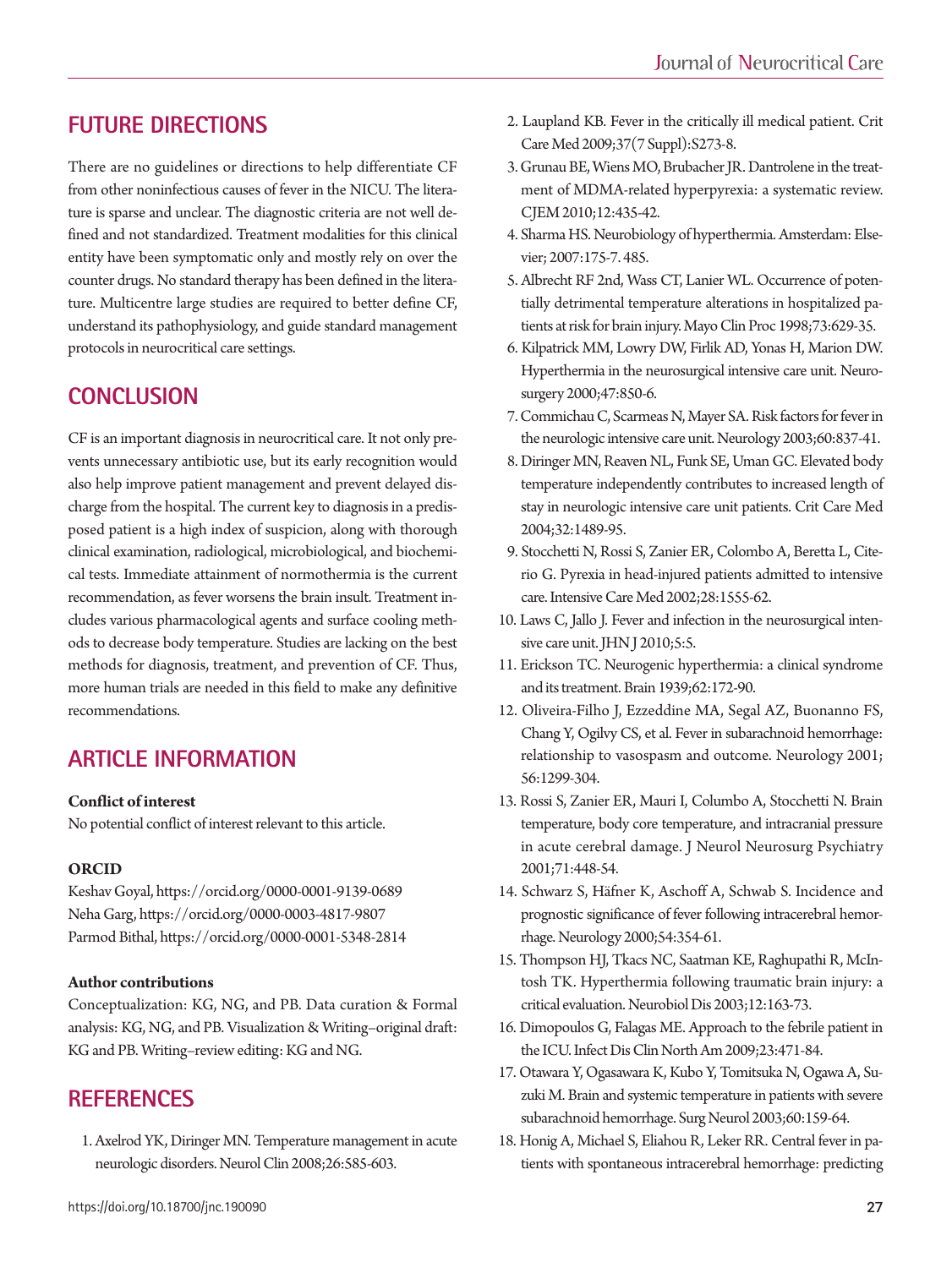[factors and impact on outcome. BMC Neurol 2015;15:6.](https://doi.org/10.1186/s12883-015-0258-8)

- <span id="page-9-0"></span>19. Zawadzka M, Szmuda M, Mazurkiewicz-Bełdzińska M. Thermo[regulation disorders of central origin: how to diagnose and](https://doi.org/10.5603/AIT.2017.0042) [treat. Anaesthesiol Intensive Ther 2017;49:227-34.](https://doi.org/10.5603/AIT.2017.0042)
- <span id="page-9-1"></span>2[0. Ntaios G, Dziedzic T, Michel P, Papavasileiou V, Petersson J,](https://doi.org/10.1111/ijs.12579) [Staykov D, et al. European Stroke Organisation \(ESO\) guide](https://doi.org/10.1111/ijs.12579)[lines for the management of temperature in patients with acute](https://doi.org/10.1111/ijs.12579)  [ischemic stroke. Int J Stroke 2015;10:941-9.](https://doi.org/10.1111/ijs.12579)
- <span id="page-9-19"></span>21. [Tam AK, Ilodigwe D, Mocco J, Mayer S, Kassell N, Ruefenacht](https://doi.org/10.1007/s12028-010-9402-x) [D, et al. Impact of systemic inflammatory response syndrome](https://doi.org/10.1007/s12028-010-9402-x) [on vasospasm, cerebral infarction, and outcome after subarach](https://doi.org/10.1007/s12028-010-9402-x)[noid hemorrhage: exploratory analysis of CONSCIOUS-1 da](https://doi.org/10.1007/s12028-010-9402-x)[tabase. Neurocrit](https://doi.org/10.1007/s12028-010-9402-x) Care 2010;13:182-9.
- <span id="page-9-18"></span>22. [Rabinstein AA, Sandhu K. Non-infectious fever in the neuro](https://doi.org/10.1136/jnnp.2006.112730)[logical intensive care unit: incidence, causes and predictors. J](https://doi.org/10.1136/jnnp.2006.112730) [Neurol Neurosurg Psychiatry 2007;78:1278-80.](https://doi.org/10.1136/jnnp.2006.112730)
- <span id="page-9-2"></span>2[3. Mackowiak PA. Concepts of fever. Arch Intern Med 1998;](https://doi.org/10.1001/archinte.158.17.1870) [158:1870-81.](https://doi.org/10.1001/archinte.158.17.1870)
- <span id="page-9-4"></span>2[4. Saper CB, Breder CD. The neurologic basis of fever. N Engl J](https://doi.org/10.1056/NEJM199406303302609) [Med 1994;330:1880-6](https://doi.org/10.1056/NEJM199406303302609).
- 2[5. Dinarello CA, Cannon JG, Mier JW, Bernheim HA, LoPreste](https://doi.org/10.1172/JCI112495) [G, Lynn DL, et al. Multiple biological activities of human re](https://doi.org/10.1172/JCI112495)[combinant interleukin 1. J Clin Invest 1986;77:1734-9](https://doi.org/10.1172/JCI112495).
- 26. [Dinarello CA. Interleukin-1 and the pathogenesis of the acute](https://doi.org/10.1056/NEJM198411293112205)[phase response. N Engl J Med 1984;311:1413-8.](https://doi.org/10.1056/NEJM198411293112205)
- 27. [Fontana A, Weber E, Dayer JM. Synthesis of interleukin 1/en](https://www.ncbi.nlm.nih.gov/pubmed/6332129)[dogenous pyrogen in the brain of endotoxin-treated mice: a](https://www.ncbi.nlm.nih.gov/pubmed/6332129)  [step in fever induction? J Immunol 1984;133:1696-8.](https://www.ncbi.nlm.nih.gov/pubmed/6332129)
- 28. [Gourine AV, Rudolph K, Tesfaigzi J, Kluger MJ. Role of hypo](https://www.ncbi.nlm.nih.gov/pubmed/9728072)[thalamic interleukin-1beta in fever induced by cecal ligation](https://www.ncbi.nlm.nih.gov/pubmed/9728072)  [and puncture in rats. Am J Physiol 1998;275:R754-61.](https://www.ncbi.nlm.nih.gov/pubmed/9728072)
- 29. [Kluger MJ, Kozak W, Leon LR, Conn CA. The use of knock](https://doi.org/10.1111/j.1440-1681.1998.tb02193.x)[out mice to understand the role of cytokines in fever. Clin Exp](https://doi.org/10.1111/j.1440-1681.1998.tb02193.x)  [Pharmacol Physiol 1998;25:141-4.](https://doi.org/10.1111/j.1440-1681.1998.tb02193.x)
- 30. [Klir JJ, McClellan JL, Kluger MJ. Interleukin-1 beta causes the](https://doi.org/10.1152/ajpregu.1994.266.6.R1845)  [increase in anterior hypothalamic interleukin-6 during LPS-in](https://doi.org/10.1152/ajpregu.1994.266.6.R1845)[duced fever in rats. Am J Physiol 1994;266\(6 Pt 2\):R1845-8.](https://doi.org/10.1152/ajpregu.1994.266.6.R1845)
- 31. [Klir JJ, Roth J, Szelényi Z, McClellan JL, Kluger MJ. Role of hy](https://doi.org/10.1152/ajpregu.1993.265.3.R512)[pothalamic interleukin-6 and tumor necrosis factor-alpha in](https://doi.org/10.1152/ajpregu.1993.265.3.R512) [LPS fever in rat. Am J Physiol 1993;265\(3 Pt 2\):R512-7.](https://doi.org/10.1152/ajpregu.1993.265.3.R512)
- 32. [Dinarello CA, Cannon JG, Mancilla J, Bishai I, Lees J, Coceani](https://doi.org/10.1016/0006-8993(91)90622-3)  [F. Interleukin-6 as an endogenous pyrogen: induction of pros](https://doi.org/10.1016/0006-8993(91)90622-3)[taglandin E2 in brain but not in peripheral blood mononuclear](https://doi.org/10.1016/0006-8993(91)90622-3) [cells. Brain Res 1991;562:199-206.](https://doi.org/10.1016/0006-8993(91)90622-3)
- 33. [Dinarello CA, Wolff SM. The role of interleukin-1 in disease. N](https://doi.org/10.1056/NEJM199301143280207) [Engl J Med 1993;328:106-13.](https://doi.org/10.1056/NEJM199301143280207)
- <span id="page-9-3"></span>3[4. Leon LR, White AA, Kluger MJ. Role of IL-6 and TNF in ther-](https://doi.org/10.1152/ajpregu.1998.275.1.R269)

[moregulation and survival during sepsis in mice. Am J Physiol](https://doi.org/10.1152/ajpregu.1998.275.1.R269)  [1998;275:R269-77.](https://doi.org/10.1152/ajpregu.1998.275.1.R269)

- <span id="page-9-6"></span><span id="page-9-5"></span>35. Ganong WF. Central regulation of visceral function. In: Ganong WF. ed. Review of medical physiology. 17th ed. Norwalk: Appleton & Lange; 1995:210-32.
- <span id="page-9-8"></span><span id="page-9-7"></span>36. Kupfermann I. Hypothalamus and limbic system: motivation. In: Kandel ER, Schwartz JH, Jessell TM. eds. Principles of neural science. 3rd ed. New York: Elsevier; 1991:750-60.
- 37. Brazis PW, Masden JC, Biller J. Localization in clinical neurology. 3rd ed. Boston: Little Brown; 1996:381-400.
- <span id="page-9-20"></span>38. [Alshahrani AM, Al-Said YA, Mamoun IA, Streletz LJ. Central](https://www.ncbi.nlm.nih.gov/pubmed/23978866)  [fever due to hypothalamic lesion in a patient with tuberculous](https://www.ncbi.nlm.nih.gov/pubmed/23978866)  [meningitis. Neurosciences \(Riyadh\) 2002;7:301-3.](https://www.ncbi.nlm.nih.gov/pubmed/23978866)
- 39. [Shibata M. Hyperthermia in brain hemorrhage. Med Hypothe](https://doi.org/10.1016/S0306-9877(98)90016-0)[ses 1998;50:185-90.](https://doi.org/10.1016/S0306-9877(98)90016-0)
- <span id="page-9-21"></span>40. [Rango M, Arighi A, Airaghi L, Bresolin N. Central hyperther](https://doi.org/10.1007/s10286-012-0174-6)[mia, brain hyperthermia and low hypothalamus temperature.](https://doi.org/10.1007/s10286-012-0174-6)  [Clin Auton Res 2012;22:299-301.](https://doi.org/10.1007/s10286-012-0174-6)
- <span id="page-9-9"></span>41[. Boulant JA. Role of the preoptic-anterior hypothalamus in](https://doi.org/10.1086/317521)  [thermoregulation and fever. Clin Infect Dis 2000;31 Suppl 5:](https://doi.org/10.1086/317521) [S157-61.](https://doi.org/10.1086/317521)
- <span id="page-9-10"></span>4[2. Won SJ, Lin MT. 5-Hydroxytryptamine receptors in the hypo](https://doi.org/10.1007/BF00173397)[thalamus mediate thermoregulatory responses in rabbits.](https://doi.org/10.1007/BF00173397)  [Naunyn Schmiedebergs Arch Pharmacol 1988;338:256-61](https://doi.org/10.1007/BF00173397).
- <span id="page-9-11"></span>4[3. Mayer SA, Lin J, Homma S, Solomon RA, Lennihan L, Sher](https://doi.org/10.1161/01.STR.30.4.780)[man D, et al. Myocardial injury and left ventricular perfor](https://doi.org/10.1161/01.STR.30.4.780)[mance after subarachnoid hemorrhage. Stroke 1999;30:780-6](https://doi.org/10.1161/01.STR.30.4.780).
- <span id="page-9-12"></span>44[. Soffer D. Brain tumors simulating purulent meningitis. Eur](https://doi.org/10.1159/000114740)  [Neurol 1976;14:192-7](https://doi.org/10.1159/000114740).
- <span id="page-9-13"></span>4[5. Tanriverdi F, Senyurek H, Unluhizarci K, Selcuklu A, Casanue](https://doi.org/10.1210/jc.2005-2476)[va FF, Kelestimur F. High risk of hypopituitarism after traumat](https://doi.org/10.1210/jc.2005-2476)[ic brain injury: a prospective investigation of anterior pituitary](https://doi.org/10.1210/jc.2005-2476)  [function in the acute phase and 12 months after trauma. J Clin](https://doi.org/10.1210/jc.2005-2476)  [Endocrinol Meta](https://doi.org/10.1210/jc.2005-2476)b 2006;91:2105-11.
- <span id="page-9-14"></span>4[6. Lindsay R, Feldkamp M, Harris D, Robertson J, Rallison M.](https://doi.org/10.1016/S0022-3476(94)70117-2)  [Utah Growth Study: growth standards and the prevalence of](https://doi.org/10.1016/S0022-3476(94)70117-2)  [growth hormone deficiency. J Pediatr 1994;125:29-35.](https://doi.org/10.1016/S0022-3476(94)70117-2)
- <span id="page-9-15"></span>4[7. Kokshoorn NE, Wassenaar MJ, Biermasz NR, Roelfsema F,](https://doi.org/10.1530/EJE-09-0601)  [Smit JW, Romijn JA, et al. Hypopituitarism following traumat](https://doi.org/10.1530/EJE-09-0601)[ic brain injury: prevalence is affected by the use of different dy](https://doi.org/10.1530/EJE-09-0601)[namic tests and different normal values. Eur J Endocrinol](https://doi.org/10.1530/EJE-09-0601)  [2010;162:11-8.](https://doi.org/10.1530/EJE-09-0601)
- <span id="page-9-16"></span>48. Juul A, Behrenscheer A, Tims [T, Nielsen B, Halkjaer-Kristensen](https://doi.org/10.1111/j.1365-2265.1993.tb01001.x)  [J, Skakkebaek NE. Impaired thermoregulation in adults with](https://doi.org/10.1111/j.1365-2265.1993.tb01001.x)  [growth hormone deficiency during heat exposure and exercise.](https://doi.org/10.1111/j.1365-2265.1993.tb01001.x)  [Clin Endocrinol \(Oxf\) 1993;38:237-44.](https://doi.org/10.1111/j.1365-2265.1993.tb01001.x)
- <span id="page-9-17"></span>49. [Agha A, Thompson CJ. Anterior pituitary dysfunction follow-](https://doi.org/10.1111/j.1365-2265.2006.02517.x)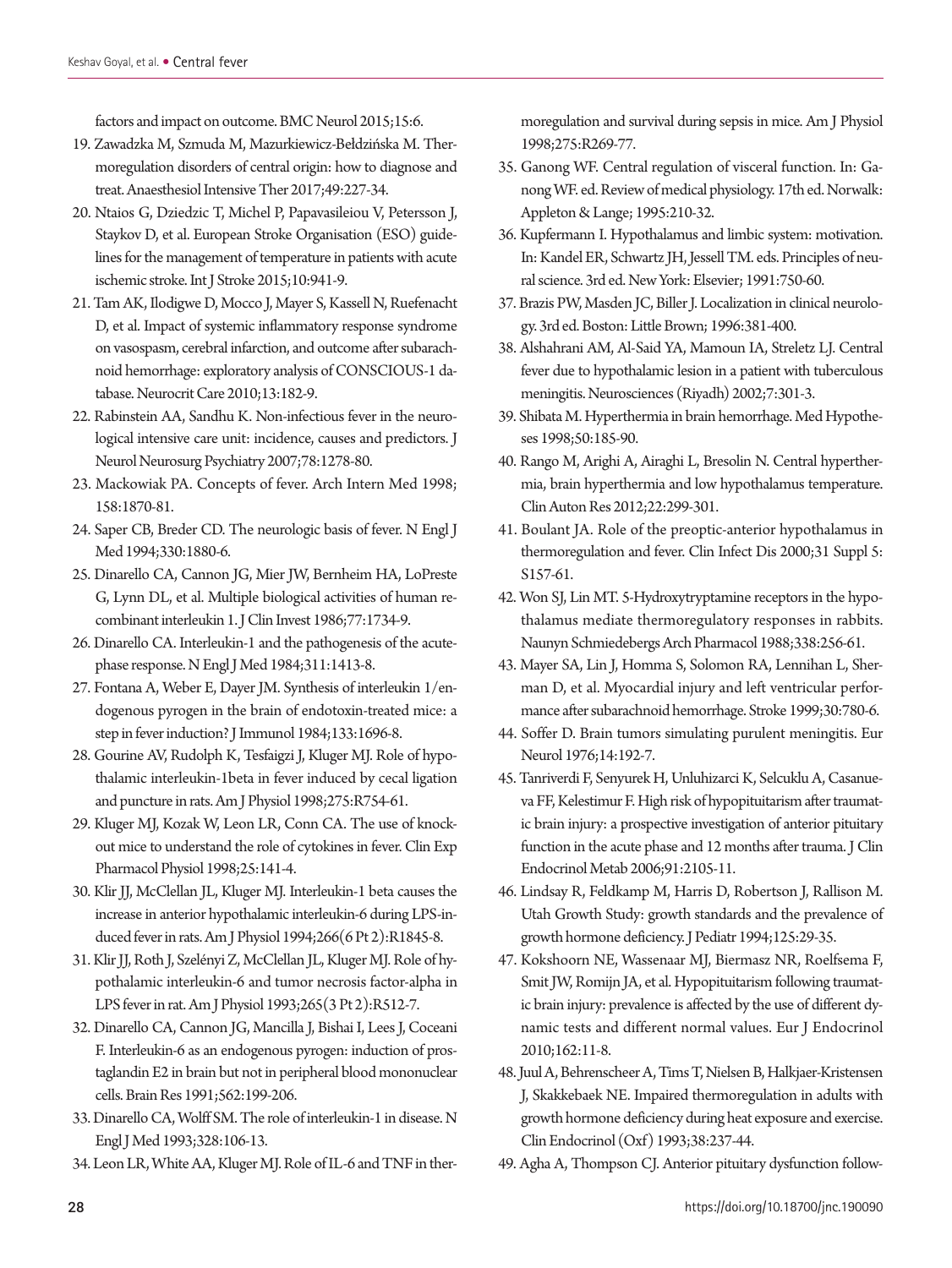[ing traumatic brain injury \(TBI\). Clin Endocrinol \(Oxf\)](https://doi.org/10.1111/j.1365-2265.2006.02517.x)  [2006;64:481-8.](https://doi.org/10.1111/j.1365-2265.2006.02517.x)

- <span id="page-10-24"></span>50. [Crompton MR. Hypothalamic lesions following closed head](https://doi.org/10.1093/brain/94.1.165) [injury. Brain 1971;94:165-72.](https://doi.org/10.1093/brain/94.1.165)
- <span id="page-10-0"></span>51. Thompson HJ, Hoover RC, Tkacs NC, Saatman KE, McIntosh TK. D[evelopment of posttraumatic hyperthermia after trau](https://doi.org/10.1038/sj.jcbfm.9600008)[matic brain injury in rats is associated with increased periven](https://doi.org/10.1038/sj.jcbfm.9600008)[tricular inflammation. J Cereb Blood Flow Metab 2005;](https://doi.org/10.1038/sj.jcbfm.9600008) [25:163-76.](https://doi.org/10.1038/sj.jcbfm.9600008)
- <span id="page-10-1"></span>52. Clar HE. Clinical and morphological studies of pituitary and diencephalic space-occup[ying lesions before and after opera](https://doi.org/10.1007/BF01808516)[tion, with special reference to temperature regulation. Acta](https://doi.org/10.1007/BF01808516) [Neurochir \(Wien\) 1979;50:153-99.](https://doi.org/10.1007/BF01808516)
- <span id="page-10-2"></span>53. De Almeida AN, Marino R Jr. The early years of hemispherectomy. Pediatr Neurosurg 2005;41:137-40.
- <span id="page-10-3"></span>54. Kossoff EH, Vining EP, Pyzik PL, Kriegler S, Min KS, Carson BS, et al. The postoperative course and management of 106 hemidecortications. Pediatr Neu[rosurg 2002;37:298-303.](https://doi.org/10.1159/000066309)
- <span id="page-10-4"></span>5[5. Savage KE, Oleson CV, Schroeder GD, Sidhu GS, Vaccaro AR.](https://doi.org/10.1055/s-0035-1570751)  [Neurogenic fever after acute traumatic spinal cord injury: a](https://doi.org/10.1055/s-0035-1570751)  [qualitative systematic review. Global Spine J 2016;6:607-14](https://doi.org/10.1055/s-0035-1570751).
- <span id="page-10-5"></span>56. Huang YS, Hsiao MC, Lee M, Huang [YC, Lee JD. Baclofen](https://www.ncbi.nlm.nih.gov/pubmed/19673364) [successfully abolished prolonged central hyperthermia in a pa](https://www.ncbi.nlm.nih.gov/pubmed/19673364)[tient with basilar artery occlusion. Acta Neurol Taiwan 2009;](https://www.ncbi.nlm.nih.gov/pubmed/19673364) [18:118-22.](https://www.ncbi.nlm.nih.gov/pubmed/19673364)
- <span id="page-10-6"></span>57. Ho[cker SE, Tian L, Li G, Steckelberg JM, Mandrekar JN,](https://doi.org/10.1001/jamaneurol.2013.4354)  [Rabinstein AA. Indicators of central fever in the neurologic in](https://doi.org/10.1001/jamaneurol.2013.4354)[tensive care unit. JAMA Neurol 2013;70:1499-504](https://doi.org/10.1001/jamaneurol.2013.4354).
- <span id="page-10-7"></span>58. Fernand[ez A, Schmidt JM, Claassen J, Pavlicova M, Hud](https://doi.org/10.1212/01.wnl.0000258543.45879.f5)[dleston D, Kreiter KT, et al. Fever after subarachnoid hemor](https://doi.org/10.1212/01.wnl.0000258543.45879.f5)[rhage: risk factors and impact on outcome. Neurology 2007;](https://doi.org/10.1212/01.wnl.0000258543.45879.f5) [68:1013-9.](https://doi.org/10.1212/01.wnl.0000258543.45879.f5)
- 59. [Deogaonkar A, de Georgia M, Bae C, Abou-Chebl A, Andref](https://doi.org/10.4103/0028-3886.16411)[sky J. Fever is associated with third ventricular shift after intra](https://doi.org/10.4103/0028-3886.16411)[cerebral hemorrhage: pathophysiologic implications. Neurol](https://doi.org/10.4103/0028-3886.16411) [India 2005;53:202-7.](https://doi.org/10.4103/0028-3886.16411)
- <span id="page-10-8"></span>60. Thompson HJ, Pinto-Martin J, Bullock MR. Neu[rogenic fever](https://doi.org/10.1136/jnnp.74.5.614)  [after traumatic brain injury: an epidemiological study. J Neurol](https://doi.org/10.1136/jnnp.74.5.614) [Neurosurg Psychiatry 2003;74:614-9.](https://doi.org/10.1136/jnnp.74.5.614)
- <span id="page-10-25"></span>61. [Young AB, Ott LG, Beard D, Dempsey RJ, Tibbs PA, McClain](https://doi.org/10.3171/jns.1988.69.3.0375)  [CJ. The acute-phase response of the brain-injured patient. J](https://doi.org/10.3171/jns.1988.69.3.0375) [Neurosurg 1988;69:375-80.](https://doi.org/10.3171/jns.1988.69.3.0375)
- <span id="page-10-10"></span>62. [Childers MK, Rupright J, Smith DW. Post-traumatic hyper](https://doi.org/10.3109/02699059409150984)[thermia in acute brain injury rehabilitation. Brain Inj 1994;](https://doi.org/10.3109/02699059409150984) [8:335-43.](https://doi.org/10.3109/02699059409150984)
- <span id="page-10-9"></span>63. [Karaszewski B, Wardlaw JM, Marshall I, Cvoro V, Wartolowska](https://doi.org/10.1002/ana.20957)  [K, Haga K, et al. Measurement of brain temperature with mag-](https://doi.org/10.1002/ana.20957)

[netic resonance spectroscopy in acute ischemic stroke. Ann](https://doi.org/10.1002/ana.20957)  [Neurol 2006;60:438-4](https://doi.org/10.1002/ana.20957)6.

- <span id="page-10-11"></span>64. Sazbon L, [Groswasser Z. Outcome in 134 patients with pro](https://doi.org/10.3171/jns.1990.72.1.0075)[longed posttraumatic unawareness: part 1: parameters deter](https://doi.org/10.3171/jns.1990.72.1.0075)[mining late recovery of consciousness. J Neurosurg 1990;](https://doi.org/10.3171/jns.1990.72.1.0075) [72:75-80](https://doi.org/10.3171/jns.1990.72.1.0075).
- 65. [Cunha BA, Tu RP. Fever in the neurosurgical patient. Heart](https://www.ncbi.nlm.nih.gov/pubmed/3056881)  [Lung 1988;17\(6 Pt 1\):608-11.](https://www.ncbi.nlm.nih.gov/pubmed/3056881)
- 6[6. Segatore M. Fever after traumatic brain injury. J Neurosci Nurs](https://doi.org/10.1097/01376517-199204000-00010)  [1992;24:104-9.](https://doi.org/10.1097/01376517-199204000-00010)
- 67. [Powers JH, Scheld WM. Fever in neurologic diseases. Infect](https://doi.org/10.1016/S0891-5520(05)70285-3)  [Dis Clin North Am 1996;10:45-66.](https://doi.org/10.1016/S0891-5520(05)70285-3)
- <span id="page-10-13"></span>68. Cunha [BA. Fever in the critical care unit. Crit Care Clin 1998;](https://doi.org/10.1016/S0749-0704(05)70378-X) [14:1-14.](https://doi.org/10.1016/S0749-0704(05)70378-X)
- <span id="page-10-12"></span>6[9. Cunha BA. The clinical significance of fever patterns. Infect Dis](https://doi.org/10.1016/S0891-5520(05)70284-1)  [Clin North Am 1996;10:33-44](https://doi.org/10.1016/S0891-5520(05)70284-1).
- <span id="page-10-14"></span>70. Cunha BA. Clinical approach to fever in critical care. In: Cunha BA. ed. Infectious diseases in critical care medicine. 3rd ed. New York: Informa; 2010:1-18.
- <span id="page-10-22"></span>71. [Cunha BA. Clinical approach to fever in the neurosurgical in](https://doi.org/10.4103/2152-7806.111432)[tensive care unit: focus on drug fever. Surg Neurol Int 2013;](https://doi.org/10.4103/2152-7806.111432) [4\(Suppl 5\):S318-22.](https://doi.org/10.4103/2152-7806.111432)
- <span id="page-10-15"></span>7[2. O'Grady NP, Barie PS, Bartlett JG, Bleck T, Garvey G, Jacobi J,](https://doi.org/10.1086/520308)  [et al. Practice guidelines for evaluating new fever in critically ill](https://doi.org/10.1086/520308)  [adult patients. Task Force of the Society of Critical Care Medi](https://doi.org/10.1086/520308)[cine and the Infectious Diseases Society of America. Clin Infect](https://doi.org/10.1086/520308)  [Di](https://doi.org/10.1086/520308)s 1998;26:1042-59.
- <span id="page-10-16"></span>7[3. Mukhtar U, Shoukat U, Athar MK, Rincon F. Utility of bio](https://doi.org/10.29046/JHNJ.012.1.006)[markers in the evaluation of fever in the intensive care unit after](https://doi.org/10.29046/JHNJ.012.1.006)  [brain injury. JHN J 2017;12:6](https://doi.org/10.29046/JHNJ.012.1.006).
- <span id="page-10-17"></span>74[. Fekety R. Guidelines for the diagnosis and management of](https://www.ncbi.nlm.nih.gov/pubmed/9149180)  [Clostridium difficile-associated diarrhea and colitis. American](https://www.ncbi.nlm.nih.gov/pubmed/9149180)  [College of Gastroenterology, Practice Parameters Committee.](https://www.ncbi.nlm.nih.gov/pubmed/9149180)  [Am J Gastroenterol 1997;92:739-50](https://www.ncbi.nlm.nih.gov/pubmed/9149180).
- <span id="page-10-18"></span>7[5. DeMaio J, Bartlett JG. Update on diagnosis of Clostridium dif](https://www.ncbi.nlm.nih.gov/pubmed/7546376)[ficile-associated diarrhea. Curr Clin Top Infect Dis 1995;](https://www.ncbi.nlm.nih.gov/pubmed/7546376) [15:97-114.](https://www.ncbi.nlm.nih.gov/pubmed/7546376)
- <span id="page-10-19"></span>7[6. Stein M, Caplan ES. Nosocomial sinusitis: a unique subset of](https://doi.org/10.1097/01.qco.0000160904.56566.4a)  [sinusitis. Curr Opin Infect Dis 2005;18:147-50](https://doi.org/10.1097/01.qco.0000160904.56566.4a).
- <span id="page-10-20"></span>7[7. Haley RW, Culver DH, White JW, Morgan WM, Emori TG,](https://doi.org/10.1093/oxfordjournals.aje.a113990)  [Munn VP, et al. The efficacy of infection surveillance and con](https://doi.org/10.1093/oxfordjournals.aje.a113990)[trol programs in preventing nosocomial infections in US hospi](https://doi.org/10.1093/oxfordjournals.aje.a113990)[tals. Am J Epidemiol 1985;121:182-205](https://doi.org/10.1093/oxfordjournals.aje.a113990).
- <span id="page-10-21"></span>78[. Haley RW. Measuring the costs of nosocomial infections:](https://doi.org/10.1016/0002-9343(91)90341-T)  [methods for estimating economic burden on the hospital. Am](https://doi.org/10.1016/0002-9343(91)90341-T)  [J Med 1991;91\(3B\):32S-38S.](https://doi.org/10.1016/0002-9343(91)90341-T)
- <span id="page-10-23"></span>7[9. Johnson DH, Cunha BA. Drug fever. Infect Dis Clin North Am](https://doi.org/10.1016/S0891-5520(05)70287-7)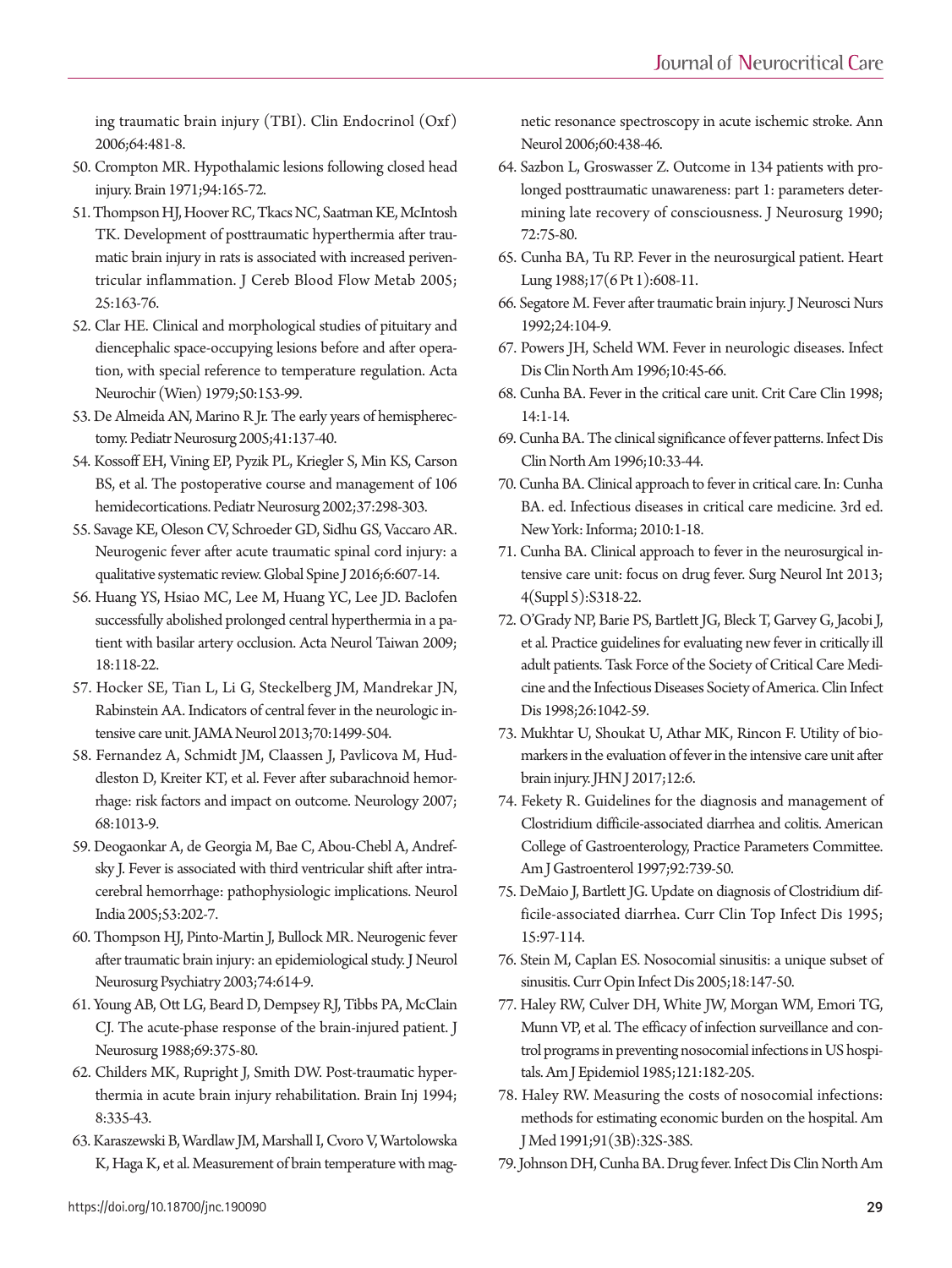[1996;10:85-91](https://doi.org/10.1016/S0891-5520(05)70287-7).

- <span id="page-11-0"></span>80. Busto R, Globus M[Y, Dietrich WD, Martinez E, Valdés I, Gins](https://doi.org/10.1161/01.STR.20.7.904)[berg MD. Effect of mild hypothermia on ischemia-induced re](https://doi.org/10.1161/01.STR.20.7.904)[lease of neurotransmitters and free fatty acids in rat brain.](https://doi.org/10.1161/01.STR.20.7.904)  [Stroke 1989;20:904-10.](https://doi.org/10.1161/01.STR.20.7.904)
- <span id="page-11-1"></span>81. [Kil HY, Zhang J, Piantadosi CA. Brain temperature alters hy](https://doi.org/10.1097/00004647-199601000-00012)[droxyl radical production during cerebral ischemia/reperfu](https://doi.org/10.1097/00004647-199601000-00012)[sion in rats. J Cereb Blood Flow Metab 1996;16:100-6.](https://doi.org/10.1097/00004647-199601000-00012)
- <span id="page-11-2"></span>82. [Dietrich WD, Busto R, Halley M, Valdes I. The importance of](https://doi.org/10.1097/00005072-199009000-00004) [brain temperature in alterations of the blood-brain barrier fol](https://doi.org/10.1097/00005072-199009000-00004)[lowing cerebral ischemia. J Neuropathol Exp Neurol 1990;](https://doi.org/10.1097/00005072-199009000-00004) [49:486-97.](https://doi.org/10.1097/00005072-199009000-00004)
- <span id="page-11-3"></span>83. C[irciumaru B, Baldock G, Cohen J. A prospective study of fever](https://doi.org/10.1007/s001340050928) [in the intensive care unit. Intensive Care Med 1999;25:668-73.](https://doi.org/10.1007/s001340050928)
- 84. [Peres Bota D, Lopes Ferreira F, Mélot C, Vincent JL. Body tem](https://doi.org/10.1007/s00134-004-2166-z)[perature alterations in the critically ill. Intensive Care Med](https://doi.org/10.1007/s00134-004-2166-z) [2004;30:811-6.](https://doi.org/10.1007/s00134-004-2166-z)
- <span id="page-11-4"></span>8[5. Schulman CI, Namias N, Doherty J, Manning RJ, Li P, Elhadd](https://doi.org/10.1089/sur.2005.6.369)[ad A, et al. The effect of antipyretic therapy upon outcomes in](https://doi.org/10.1089/sur.2005.6.369)  [critically ill patients: a randomized, prospective study. Surg In](https://doi.org/10.1089/sur.2005.6.369)[fect \(Larchmt\) 2005;6:369-75.](https://doi.org/10.1089/sur.2005.6.369)
- <span id="page-11-5"></span>8[6. Holtzclaw BJ. The febrile response in critical care: state of the](https://www.ncbi.nlm.nih.gov/pubmed/1399668)  [science. Heart Lung 1992;21:482-501](https://www.ncbi.nlm.nih.gov/pubmed/1399668).
- 87. [Busto R, Dietrich WD, Globus MY, Valdés I, Scheinberg P,](https://doi.org/10.1038/jcbfm.1987.127)  [Ginsberg MD. Small differences in intraischemic brain tem](https://doi.org/10.1038/jcbfm.1987.127)[perature critically determine the extent of ischemic neuronal](https://doi.org/10.1038/jcbfm.1987.127)  [injury. J Cereb Blood Flow Metab 1987;7:729-38.](https://doi.org/10.1038/jcbfm.1987.127)
- 88. [Wass CT, Lanier WL, Hofer RE, Scheithauer BW, Andrews](https://doi.org/10.1097/00000542-199508000-00013) AG. Temperature changes of  $>$  or  $= 1$  degree C alter function[al neurologic outcome and histopathology in a canine model](https://doi.org/10.1097/00000542-199508000-00013)  [of complete cerebral ischemia. Anesthesiology 1995;83:325-](https://doi.org/10.1097/00000542-199508000-00013) [35.](https://doi.org/10.1097/00000542-199508000-00013)
- 8[9. Dietrich WD, Alonso O, Halley M, Busto R. Delayed posttrau](https://www.ncbi.nlm.nih.gov/pubmed/8837806)[matic brain hyperthermia worsens outcome after fluid percus](https://www.ncbi.nlm.nih.gov/pubmed/8837806)[sion brain injury: a light and electron microscopic study in rats.](https://www.ncbi.nlm.nih.gov/pubmed/8837806) [Neurosurgery 1996;38:533-41](https://www.ncbi.nlm.nih.gov/pubmed/8837806).
- <span id="page-11-8"></span>9[0. Minamisawa H, Smith ML, Siesjö BK. The effect of mild hy](https://doi.org/10.1002/ana.410280107)[perthermia and hypothermia on brain damage following 5, 10,](https://doi.org/10.1002/ana.410280107)  [and 15 minutes of forebrain ischemia. Ann Neurol 1990;](https://doi.org/10.1002/ana.410280107) [28:26-33.](https://doi.org/10.1002/ana.410280107)
- <span id="page-11-6"></span>9[1. Jaber S, Chanques G, Altairac C, Sebbane M, Vergne C, Perri](https://doi.org/10.1378/chest.128.4.2749)[gault PF, et al. A prospective study of agitation in a medical-sur](https://doi.org/10.1378/chest.128.4.2749)[gical ICU: incidence, risk factors, and outcomes. Chest](https://doi.org/10.1378/chest.128.4.2749) [2005;128:2749-57](https://doi.org/10.1378/chest.128.4.2749).
- <span id="page-11-7"></span>92. Kiekkas P, Samios A, Skartsani C, Tsotas D, Baltopoulos GI. Fever and agitation in elderly ICU patients: a descriptive study. Intensive Crit Care Nurs 2010;26:169-74.
- <span id="page-11-9"></span>93. [Aldemir M, Ozen S, Kara IH, Sir A, Baç B. Predisposing factors](https://doi.org/10.1186/cc1044)  [for delirium in the surgical intensive care unit. Crit Care 2001;](https://doi.org/10.1186/cc1044) [5:265-70.](https://doi.org/10.1186/cc1044)
- <span id="page-11-10"></span>9[4. Huschak G, Hoell T, Wiegel M, Hohaus C, Stuttmann R, Meis](https://doi.org/10.1097/ANA.0b013e31815f528c)[el HJ, et al. Does brain temperature correlate with intracranial](https://doi.org/10.1097/ANA.0b013e31815f528c)  [pressure? J Neurosurg Anesthesiol 2008;20:105-9.](https://doi.org/10.1097/ANA.0b013e31815f528c)
- <span id="page-11-11"></span>9[5. Bruder N, Raynal M, Pellissier D, Courtinat C, François G. In](https://doi.org/10.1097/00003246-199803000-00033)[fluence of body temperature, with or without sedation, on en](https://doi.org/10.1097/00003246-199803000-00033)[ergy expenditure in severe head-injured patients. Crit Care](https://doi.org/10.1097/00003246-199803000-00033)  [Med 1998;26:568-72](https://doi.org/10.1097/00003246-199803000-00033).
- <span id="page-11-12"></span>9[6. Hasday JD, Garrison A. Antipyretic therapy in patients with](https://doi.org/10.1086/317514)  [sepsis. Clin Infect Dis 2000;31 Suppl 5:S234-41](https://doi.org/10.1086/317514).
- <span id="page-11-13"></span>9[7. Barie PS, Hydo LJ, Eachempati SR. Causes and consequences](https://doi.org/10.1089/sur.2004.5.145)  [of fever complicating critical surgical illness. Surg Infect](https://doi.org/10.1089/sur.2004.5.145)  [\(Larchmt\) 2004;5:145-59](https://doi.org/10.1089/sur.2004.5.145).
- <span id="page-11-14"></span>9[8. Mackowiak PA, Boulant JA. Fever's glass ceiling. Clin Infect Dis](https://doi.org/10.1093/clinids/22.3.525)  [1996;22:525-36](https://doi.org/10.1093/clinids/22.3.525).
- <span id="page-11-15"></span>9[9. Todd MM, Hindman BJ, Clarke WR, Torner JC, Weeks JB,](https://doi.org/10.1227/01.NEU.0000341903.11527.2F)  [Bayman EO, et al. Perioperative fever and outcome in surgical](https://doi.org/10.1227/01.NEU.0000341903.11527.2F)  [patients with aneurysmal subarachnoid hemorrhage. Neuro](https://doi.org/10.1227/01.NEU.0000341903.11527.2F)[surgery 2009;64:897-908](https://doi.org/10.1227/01.NEU.0000341903.11527.2F).
- <span id="page-11-16"></span>10[0. Rousseaux P, Scherpereel B, Bernard MH, Graftieaux JP, Guy](https://www.ncbi.nlm.nih.gov/pubmed/7221858)[ot JF. Fever and cerebral vasospasm in ruptured intracranial an](https://www.ncbi.nlm.nih.gov/pubmed/7221858)[eurysms. Surg Neurol 1980;14:459-65](https://www.ncbi.nlm.nih.gov/pubmed/7221858).
- 101. [Wartenberg KE, Schmidt JM, Claassen J, Temes RE, Frontera](https://doi.org/10.1097/01.CCM.0000201903.46435.35)  [JA, Ostapkovich N, et al. Impact of medical complications on](https://doi.org/10.1097/01.CCM.0000201903.46435.35)  [outcome after subarachnoid hemorrhage. Crit Care Med](https://doi.org/10.1097/01.CCM.0000201903.46435.35)  [2006;34:617-24.](https://doi.org/10.1097/01.CCM.0000201903.46435.35)
- <span id="page-11-17"></span>10[2. Naidech AM, Bendok BR, Bernstein RA, Alberts MJ, Batjer](https://doi.org/10.1227/01.NEU.0000320453.61270.0F)  [HH, Watts CM, et al. Fever burden and functional recovery af](https://doi.org/10.1227/01.NEU.0000320453.61270.0F)[ter subarachnoid hemorrhage. Neurosurgery 2008;63:212-8](https://doi.org/10.1227/01.NEU.0000320453.61270.0F).
- <span id="page-11-18"></span>10[3. Saxena M, Young P, Pilcher D, Bailey M, Harrison D, Bellomo](https://doi.org/10.1007/s00134-015-3676-6)  [R, et al. Early temperature and mortality in critically ill patients](https://doi.org/10.1007/s00134-015-3676-6)  [with acute neurological diseases: trauma and stroke differ from](https://doi.org/10.1007/s00134-015-3676-6)  [infection. Intensive Care Med 2015;41:823-32.](https://doi.org/10.1007/s00134-015-3676-6)
- <span id="page-11-19"></span>10[4. Lausberg G. Significance of thermoregulatory disorders in the](https://www.ncbi.nlm.nih.gov/pubmed/5110184)  [multi-injured with predominantly cranial lesion. Cah Anesthe](https://www.ncbi.nlm.nih.gov/pubmed/5110184)[siol 1971;19:315-24](https://www.ncbi.nlm.nih.gov/pubmed/5110184).
- <span id="page-11-20"></span>10[5. Ferguson A. Evaluation and treatment of fever in intensive care](https://doi.org/10.1097/01.CNQ.0000290368.54998.cd)  [unit patients. Crit Care Nurs Q 2007;30:347-63](https://doi.org/10.1097/01.CNQ.0000290368.54998.cd).
- <span id="page-11-21"></span>10[6. Henker R, Rogers S, Kramer DJ, Kelso L, Kerr M, Sereika S.](https://doi.org/10.4037/ajcc2001.10.4.276)  [Comparison of fever treatments in the critically ill: a pilot](https://doi.org/10.4037/ajcc2001.10.4.276)  [study. Am J Crit Care 2001;10:276-80.](https://doi.org/10.4037/ajcc2001.10.4.276)
- <span id="page-11-22"></span>10[7. Steele RW, Tanaka PT, Lara RP, Bass JW. Evaluation of spong](https://doi.org/10.1016/S0022-3476(70)80242-6)[ing and of oral antipyretic therapy to reduce fever. J Pediatr](https://doi.org/10.1016/S0022-3476(70)80242-6)  [1970;77:824-9.](https://doi.org/10.1016/S0022-3476(70)80242-6)
- <span id="page-11-23"></span>10[8. Lenhardt R, Negishi C, Sessler DI, Vuong K, Bastanmehr H,](https://doi.org/10.1016/S0002-9343(99)00068-6)